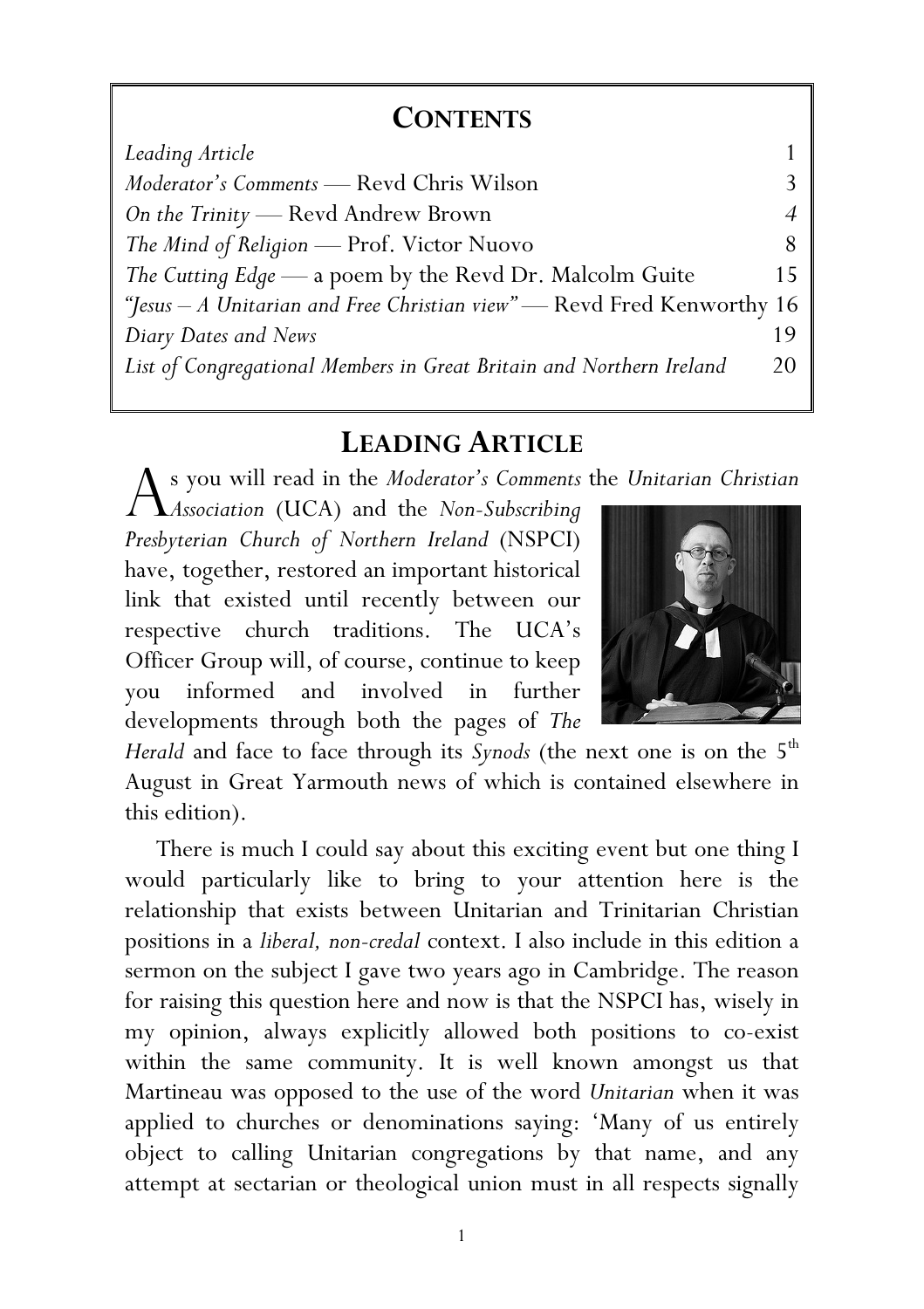fail.'<sup>1</sup> He would have preferred to call our own family of churches simply by the name Free Christian and he thought that the epithet Unitarian should only be used to describe an individual's understanding of the Christian faith. We know that, ultimately, Martineau's view did not prevail and for many people this question is now of mere historical interest. In truth, however, it is becoming relevant once again because of the recent rapid development of a progressive and liberal movement which has crossed denominational/theological divides. Surely we wish to play an active part in this wider movement? If we do we must all be concerned to ensure that our churches are open and welcoming to liberal/progressive Unitarians and Trintarians alike. I am pleased to report that, to my knowledge, they are, but that still leaves us with the question of how we should understand and use that tricky word Unitarian in the liberal and progressive Christian context. As it happens, to lay my own cards clearly on the table, in addition to being a committed Free Christian, I am also a committed Unitarian Christian and that means, probably like many of you, that whilst I am passionate about the Unitarian Christian tradition I also profoundly value being in creative fellowship with liberal/progressive Christians who are Trinitarians. What counts is not the creation of some narrow Unitarian Christian sect but a growing and deepening sense of belonging to a much wider liberal/progressive Christian community that encompasses the widest possible range of Christian beliefs.

All these musings brings me to the most important point I wish to make in this leading article which is publicly to extend to our liberal/progressive Trinitarian friends (whether in the NSPCI or in other Christian churches) our warmest greetings and the right hand of fellowship for we know, as Jesus taught us, that in our Father's house there are many mansions (John 14:2). We are overjoyed to be once again to be closer neighbours and friends in such a venerable and liberal household of faith.

l

<sup>&</sup>lt;sup>1</sup> Quoted in Bolam, C. Gordon et al., The English Presbyterians, (London, George Allen and Unwin 1968, p. 256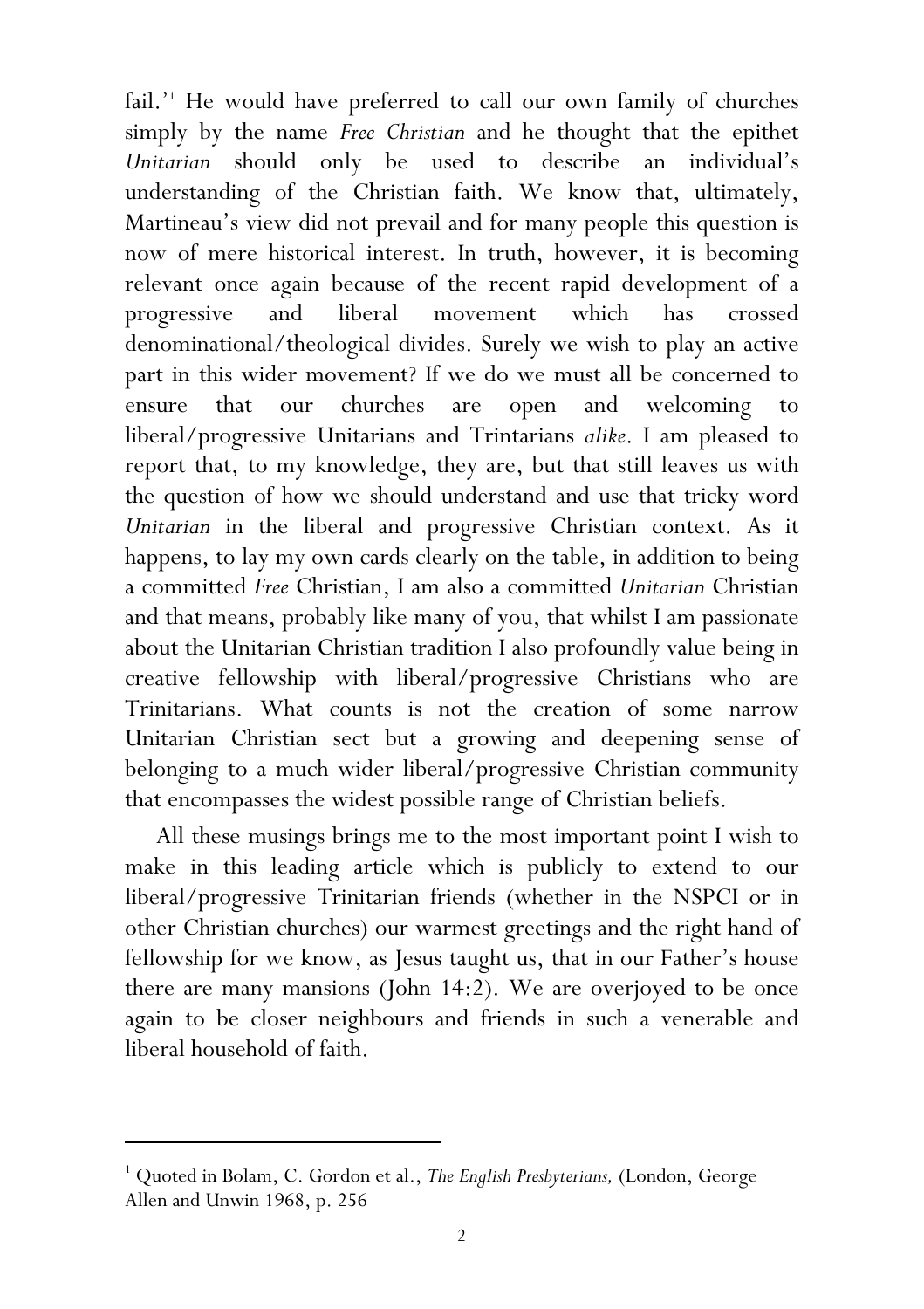## MODERATOR'S COMMENTS

### Hands across the water....

iberal Christians have a problem. And this is **L**their fragmentation across and within several denominations. The truth is that you can find liberal Christians within a number of traditions, and not just within our own General Assembly of Unitarian & Free Christian Churches. The challenge then becomes, what can we do to bring L



those of the same faith into an ever closer conversation and relationship, one with another?

Well, we can start close to home. Very close in fact. In a real sense the Non-Subscribing Presbyterian Church of Ireland (NSPCI) is our sister Church across the water. We and they, have until very recently shared mutually beneficial — and historic — ties, which found organisational expression through a formal constitutional link with our General Assembly. It is worth recalling, that the NSPCI had representation within the old GA Council, and that a number of our ministers serve congregations in Ireland. So far, so good . . .

However, an unforseen consequence of the recent constitutional changes within the GA ended this constitutional link and this was a matter of regret to many, on both sides of the water. Enter the UCA. We, in this affiliated society of the General Assembly, realised that we could offer something of use here; by way of a restorative act — and so conversations began between the NSPCI and the UCA. These culminated in a UCA delegation being invited to attend, as guests, their Annual Synod, in Belfast this June. Consequently, they took the historic decision to vote to affiliate as a denomination to the UCA.

Thus, one link between liberal Christians within these islands has been restored. They are affiliated to us. We are affiliated to the GA. Everyone wins. A link restored. We hear so much about division within our Unitarian and Free Christian family of faith these days, isn't it great to be able to report an act of unity for a change? And might it, just suggest, that the liberal Christian tradition remains the true basis of our common identity?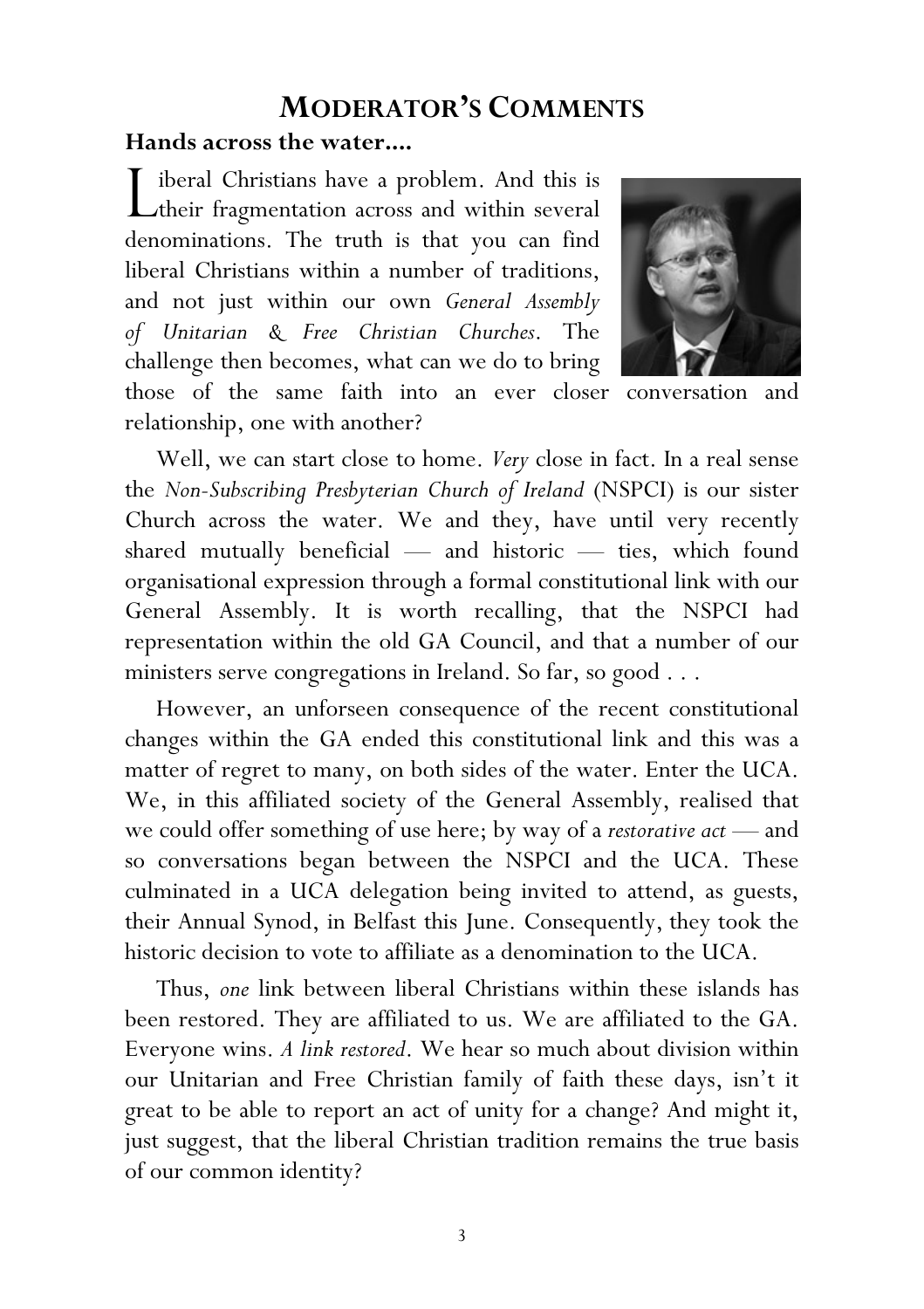So, welcome to all our friends in the NSPCI. We have much to learn from you. We hope and believe that have much to offer in return. Together, our shared Christian witness can only get stronger...

With every good wish and blessing.

The Revd Chris Wilson is the Moderator of the Unitarian Christian Association and the Associate Minister of the Eastern Union of Unitarian & Free Christian Churches.

## $\widetilde{\mathbf{v}}$

# ON UNDERSTANDING THE TRINITY

### Andrew Brown reflects upon how to develop understanding between progressive Trinitarian and Unitarian Christians

he Unitarian minister and scholar of first-century Judaism, Robert The Unitarian minister and scholar of first-century<br>Travers Herford, was right when he noted that:

The duty of Christians . . . is not to try and convert each other, but to try and understand each other, so as to be able to see how it is and why it is that they express their belief in different ways (Unitarian Affirmations, London: British and Foreign Unitarian Association, 1909, p. ix)

In this piece I try to do just this concerning the question of Unitarian and/or Trinitarian conceptions of God. Following Herford's advice another influential Unitarian minister and scholar (in his case mysticism), Sidney Spenser<sup>1</sup>, came to realise that the disputes over the Unity or Trinity of God were not pointless merely intellectual spats but born out of something very real and meaningful. Spenser observed that the doctrine of the Trinity was 'formulated on the basis, not merely of speculation, but of experience.' Turning to those of us who consider ourselves to be Unitarian Christians he went on to say that 'the vital thing for us is not to hold the creed, but to enter into the experience out of which it developed.' Here is what Spenser wrote at the end of his 1955 essay on Unitarians and the Trinity:

Like the early Christians, we are led to experience God in three different ways. To us, as to them, God is, first, the Source of being, everlasting, transcendent, yet close to our hearts, the universal Father in whom we live and move and have our being. To us, as to Jesus, God is Father in the sense that we share His Life and seek to do His Will. Jesus leads us to see God as

 $\overline{a}$ 

<sup>&</sup>lt;sup>1</sup> Two of Spenser's books particularly worth looking out are The Deep Things of God  $-$ Essays in Liberal Religion (London: George Allen & Unwin, 1955) and Mysticism in World Religion (London: George Allen & Unwin, 1966).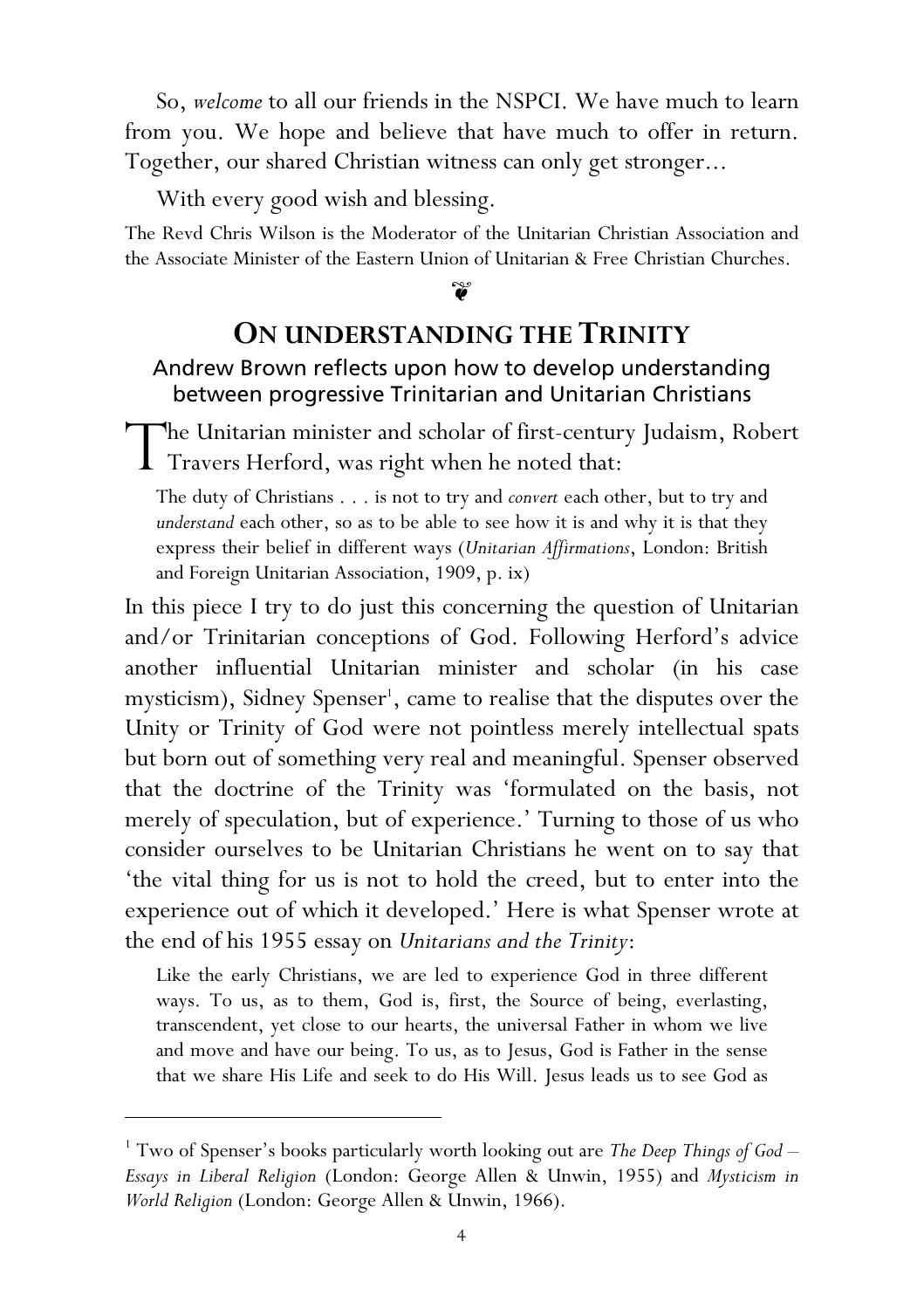the eternal Love who has made us for Himself. But, secondly, we see that Love, not only as a besetting Presence above and beyond us: we see it coming to dwell among us, entering into human life, revealing itself in human souls. The Church has emphasised the revelation of God in the life and death of Jesus. And it is true that, because of the fullness of his love, Jesus is the great revealer — the Son in whom we see the Father's glory. Yet that sonship is not a thing apart. Wherever life is enriched and redeemed by the spirit of self-giving love, there we see God dwelling among us, revealing Himself to our eyes. We experience God as Father in His eternal Presence: we experience Him as Son in His revelation in human souls; and, finally, we experience Him as Spirit in His indwelling Life in our hearts — as the sustaining, quickening Energy underlying and inspiring all our efforts after goodness and truth and beauty.

The Trinity has its real value, not as a literal truth, not as a definition of the eternal nature of God, but as a symbol, suggesting the quality manifold, yet unified — of our experience. The traditional doctrine serves today to darken counsel rather than to bring us light. It implies a clear-cut distinction, which cannot be sustained, between the different aspects of the divine. It is well that we should think of God as transcendent, as incarnate, as indwelling. But it is essential, if we are to lay hold of the vital meaning of these truths, to bring them closely together. It is God, the Father of our spirits, the Height and Depth of being, who is within us, whose glory shines through the life of Christ-like souls. It is the infinite Power and Love of God which is nearer to us than we are to ourselves, ever waiting to penetrate and possess us and to lift us into union with Himself (Sidney Spenser, The Deep Things of God, London: George Allen & Unwin, 1955, p. 44-45).

I was able to put this beautiful insight into practice properly whilst I was an undergraduate at Oxford where I took the wonderful opportunity to take time to get to know my fellow ministry students from other church traditions. I invited them to Harris Manchester College and to our chapel services and, in return, I was invited to theirs. On one memorable occasion some of the students from Mansfield College, the United Reform Church's college down the road from us, invited me to attend a Sunday service and then stay on for lunch. We arranged this many weeks in advance and, at the time, none of us had consulted our liturgical calendars. It turned out that the day I was going to attend chapel and eat with them was Trinity Sunday. In the intervening weeks I had realized this and was rather intrigued to hear what might be preached. Well, I duly arrived and settled into my pew. The service proceeded and the sermon, from a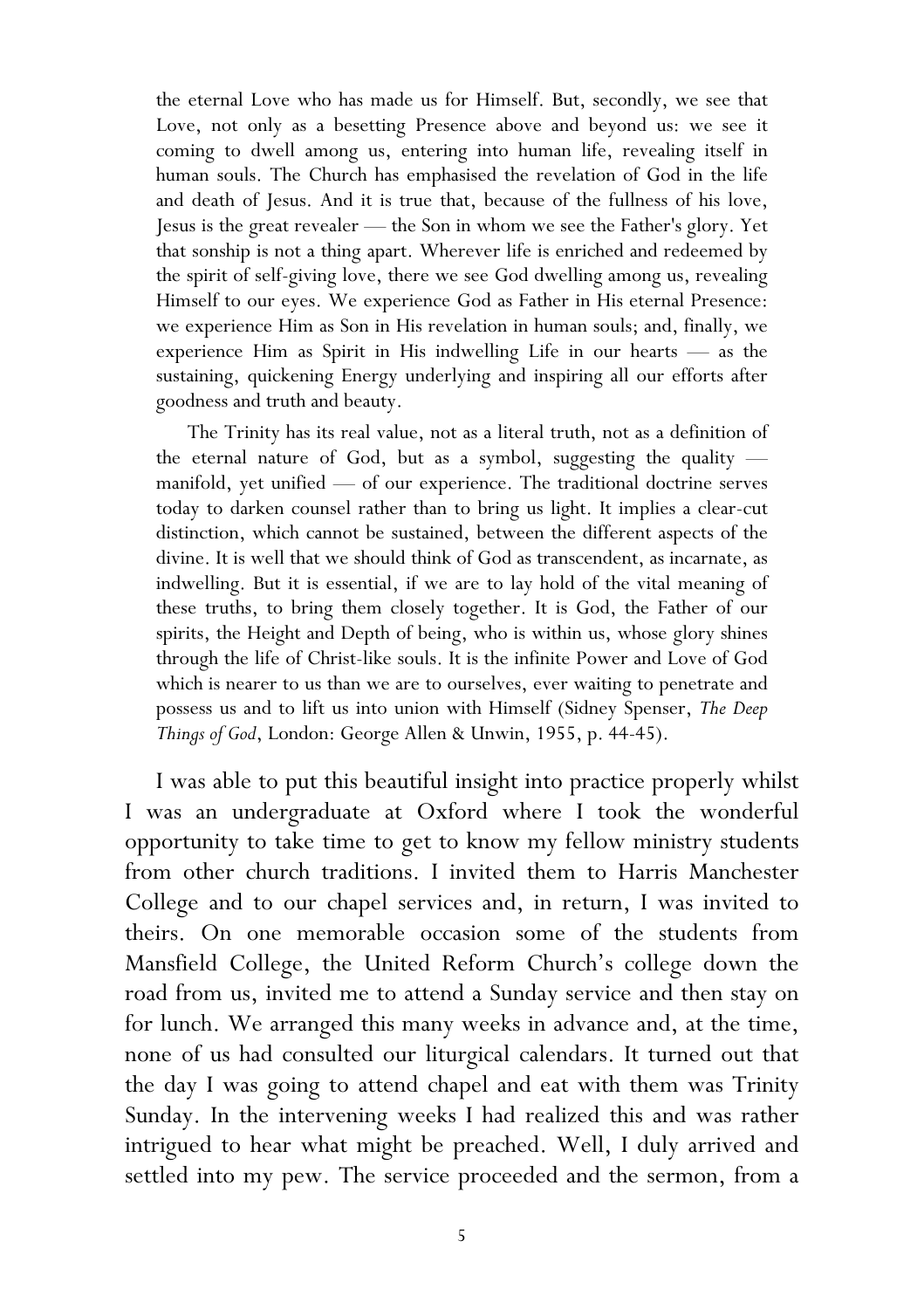visiting Swiss theologian was, unsurprisingly, on the subject of the Trinity. It was, I recall, an insightful and challenging sermon and, although I did not entirely agree with the preacher on every point, I felt I had gained something from it. However, what took me wholly by surprise was that at the end of the service, rather like a disciplined group of synchronized swimmers, the URC students turned round to me as one with worried looks on their faces and asked me whether "I was alright." Profuse apologies were offered as they admitted that, until the preacher began to preach, they had completely forgotten that I was a Unitarian and Free Christian because, in the general run of things, I was to them simply just a fellow classmate from down the road (I should add that this was a status I cherished). I was touched by their concern and it opened for us a door to a rich conversation on the subject of how each of us as individuals understood and experienced God. This conversation lasted, not only many hours into that first night, but throughout my entire three years at college. During that evening I discovered that there is a whole world of difference between sharing creatively ideas about the Trinity or Unity of God as people with living and lively faiths on the one hand and, on the other, of having a very narrow understanding of the concept rammed down your throat or used threateningly as a marker of whether you are, if I can mix religious metaphors for a moment, kosher or not.

Spencer's insights combined with my own personal experiences have, in a way, left me unable to tell whether I am really an heretical Unitarian or an heretical Trinitarian! And you know, to be brutally honest about it, I don't much care anymore. But what I do know is that my own Unitarian experience of the Oneness of God is pretty darn close to many of my Trinitarian friends' experience of a Triune God. What I will say is that in the end I found I could remain a Unitarian, at least in the sense this word is understood within liberal/progressive Christianity. But, at the same time, I also discovered that the divide between Trinitarians and Unitarians (at least in liberal/progressive circles) is not what it was, even a hundred years ago, and so these days I work as comfortably as anyone else within the ecumenical scene.

In 1936 George and Ira Gershwin wrote the memorable song "Let's Call the Whole Thing Off" and it serves as a useful concluding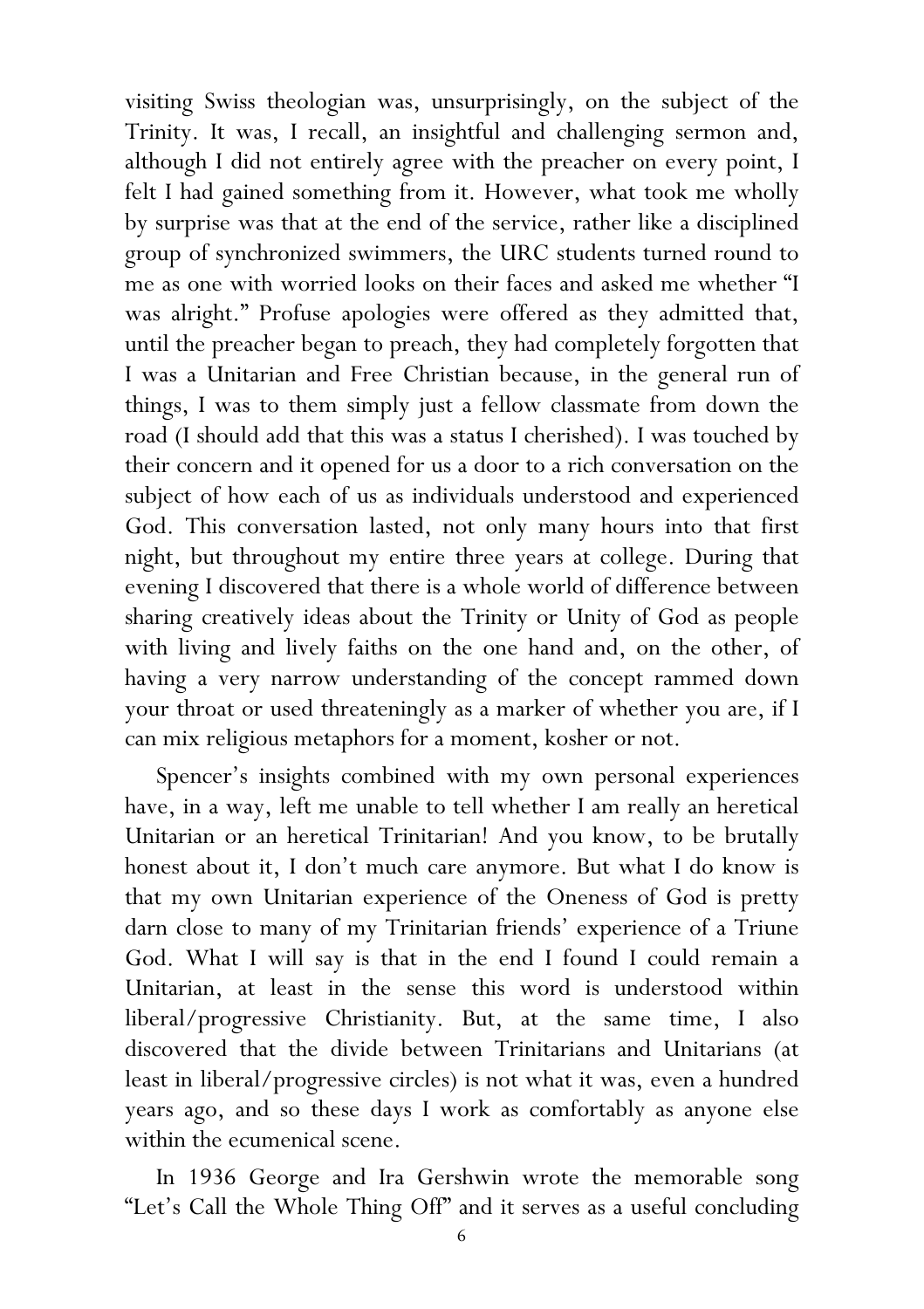meditation:

Things have come to a pretty pass, Our romance is growing flat, For you like this and the other While I go for this and that. Goodness knows what the end will be; Oh, I don't know where I'm at... It looks as if we two will never be one, Something must be done. (refrain) You say eether and I say eyether, you say neether and I say nyther; Eether, eyether, neether, nyther, Let's call the whole thing off! You like potato and I like potahto, you like tomato and I like tomahto; Potato, potahto, tomato, tomahto! Let's call the whole thing off! But oh! If we call the whole thing off, Then we must part. And oh! If we ever part, Then that might break my heart! So, if you like pajamas and I like pajahmas, I'll wear pajamas and give up pajahmas. For we know we need each other, So we better call the calling off off. Let's call the whole thing off!

At difficult moments in the ecumenical dialogue the temptation is, sometimes, simply to call the whole thing off, to hide in our separate corners and refuse to work together. But the Gershwins' lyric reminds that in truth 'we know we need each other.' We know we cannot achieve all that must be done in our world alone so, if we truly want the world changed for the better in the manner taught to us by Jesus, we need to talk and understand each other and we most certainly must not 'call the whole thing off.' At the risk of sounding flippant (though I assure you I am not) I have concluded that for the most part Trinitarianism and Unitarianism are really like pajamas and pajahmas, and that if we just took the effort to wear each other's garments, perhaps just for a night or two, we may well be surprised at how comfortable they feel — in fact, quite like our own . . .

The Revd Andrew Brown is the editor of The Herald and minister of the Memorial Church (Unitarian), Cambridge. This is a revised version of a sermon first preached in Cambridge on Trinity Sunday, 21 May 2005.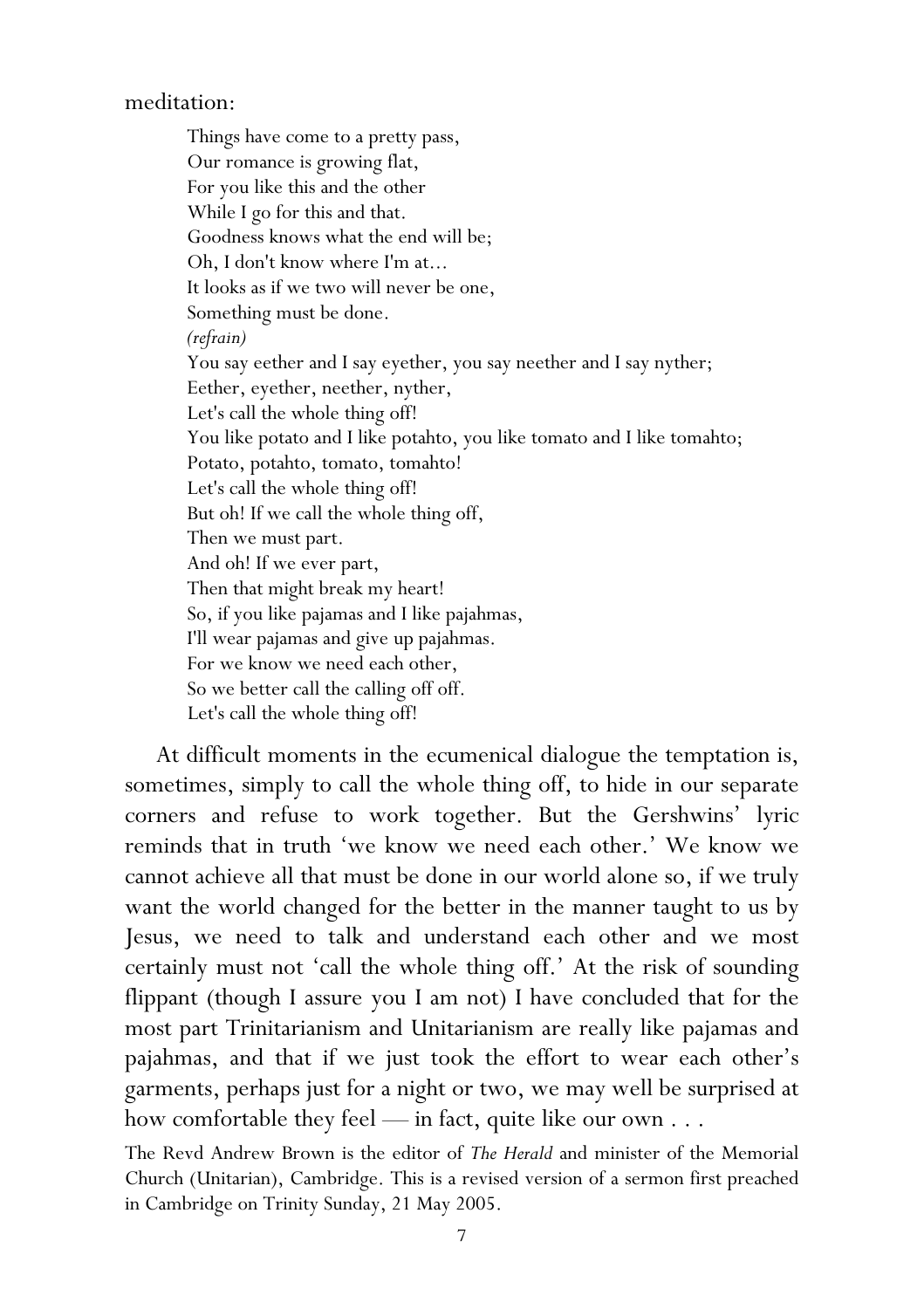# THE HEART OF RELIGION

### In the first of two sermons Prof. Victor Nuovo reflects on loving God with all our heart, mind, soul and strength

#### Psalm  $23<sup>1</sup>$

The Lord is my shepherd, I shall not want, He maketh me to lie down in green pastures; He leadeth me beside the still waters; He restoreth my soul.

He leadeth me in the paths of righteousness, for his name's sake<sup>2</sup>

Yea, though I walk through the valley of the shadow of death, I will fear no evil, Thy rod and thy staff, they comfort me.

Thou preparest a table before me in the presence of mine enemies,

Thou anointest my head with oil,

My cup runneth over.

Surely goodness and mercy shall follow me all he days of my life, And I shall dwell in the house of he Lord, forever.

#### Isaiah 49: 14-16a<sup>3</sup>

 $\overline{a}$ 

But Zion said, The Lord hath forsaken me, and my Lord hath forgotten me. [and the Lord answered] Can a woman forget her sucking child, that she should not have compassion on the child of her womb? Yea they may forget, yet I will not forget thee.

Behold, I have graven thee upon the palms of my hands.

he title of this sermon needs clarification. I have drawn the The title of this sermon needs clarification. I have drawn the expression, 'heart of religion' from the first part of Jesus' summary of the Law, that we should love God with our whole heart and with our whole mind. If religion may be described, briefly, as loving God, then loving God with our whole heart is only a part of it; we must love God with our mind as well, although just what that

<sup>&</sup>lt;sup>1</sup> Psalm 23 was probably written during the reign of Solomon (970-928 BCE), which was the golden age of the ancient Kingdom of Israel. It was Solomon who built the temple that is mentioned in the last line (the house of the Lord, or of Yahweh).

<sup>&</sup>lt;sup>2</sup> This line should be translated: 'He makes sure I'm on the right path, his reputation depends upon it.'

<sup>&</sup>lt;sup>3</sup> These lines from Isaiah were written around 540 BCE. In 586 BCE, the remaining portion of Solomon's kingdom, the Kingdom of Judah, was conquered by the Babylonians, Jerusalem, i.e. Zion, was laid waste, including Solomon's temple, where the psalmist of Psalm 23 hoped to dwell forever. The elite classes of the population were sent into exile. The author of Isaiah 40-55 is referred to as the prophet of the exile.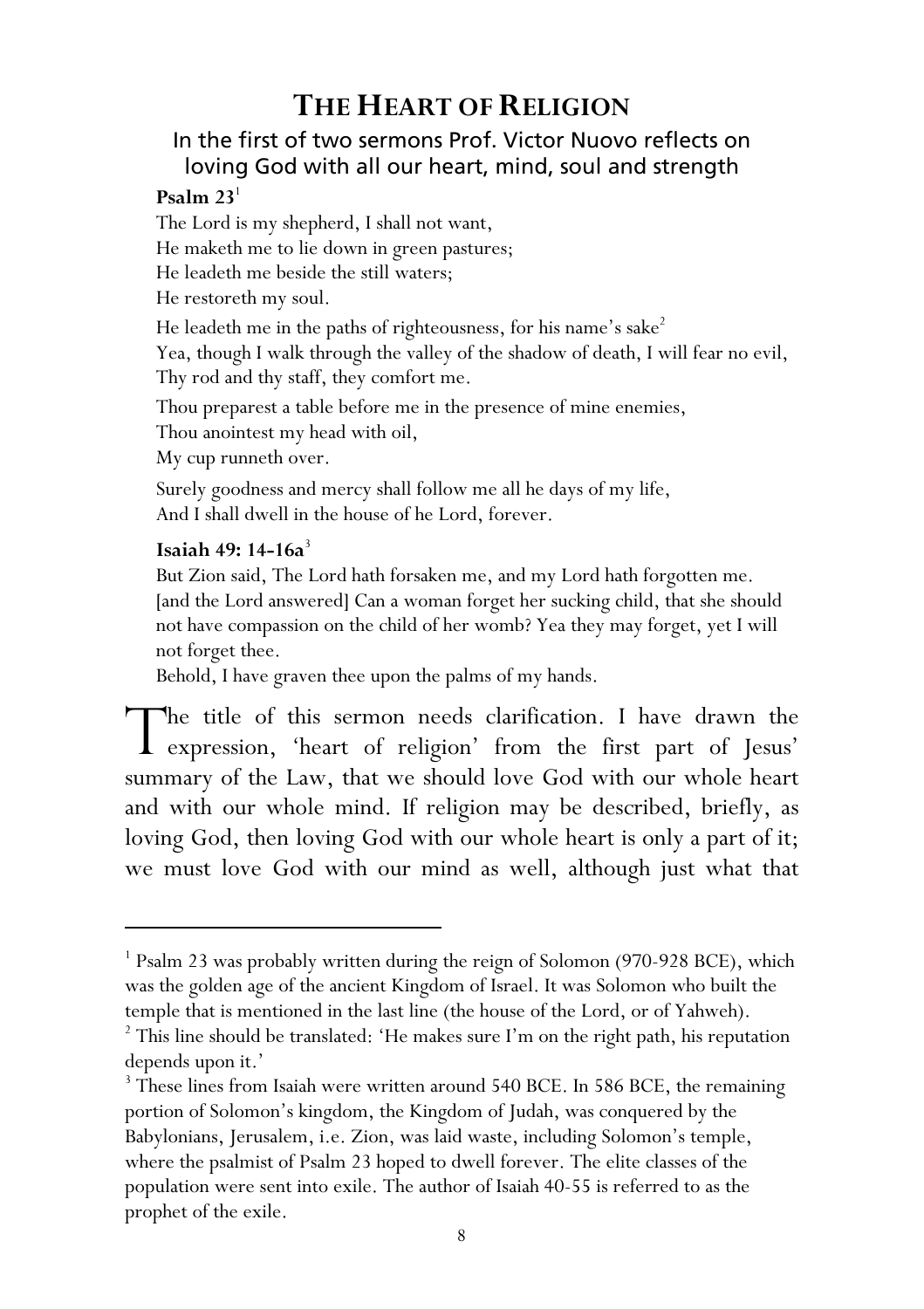means must be spelled out in some detail. So, I begin with the promise of another sermon or sermons still to come, one with a title that complements this one: viz. 'the mind of religion'.

 God, who is the object of our religion, must be loved with mind and heart together. For, if God be truth itself, as has often been said, then, to borrow some words from a great philosopher, 'it is in God that we find that all the riddles of the world, all contradictions of thought are resolved', it is in God that the mind passes beyond its native limitations, and, as though climbing on a high mountain, enjoys the limitless prospect of truth, as though gazing out onto the whole of being illuminated by the clearest light. Or in the words of the songwriter Alan Jay Lerner, 'On a clear day, you can see forever,' 'you will know who you are,' and discover that 'the glow of your being outshines every star.' But also, it is in God 'that all griefs are healed', that our anxious and troubled hearts find comfort, in God our careworn and malnourished spirits find relief and sustenance and all our longings satisfied. It is in God that we find rest for our souls, for only God has the power to satisfy this limitless longing. This deep and unceasing restlessness and longing along with the hope and anticipation of its satisfaction I put under the heading of the heart of religion.

 When we love God with our hearts only, more often than not we let our imaginations do the work. Our minds poetically fashion images of God, concrete images derived from the common life, tender and lyrical images that make God seem near and lovable. Yet underlying these concrete expressions there is a deep and at least on the face of it inexplicable feeling, although it is not an inexpressible one. We express this feeling in words like those I just read to you, or, if all else fails, in sighs too deep for words. This feeling has been described in various ways: as a feeling of dependence, or as a longing for perfect security or rest. So in the  $23<sup>rd</sup>$  psalm, God is represented as a faithful shepherd, as a sure guide through a dangerous passage, and as a perfect host who offers inviolable sanctuary. If you want to experience what these feelings may be like, a sure way to begin might be to repeat to yourself these words: 'The Lord is my shepherd', or 'he maketh me to like down in green pastures', or 'Yea, though I walk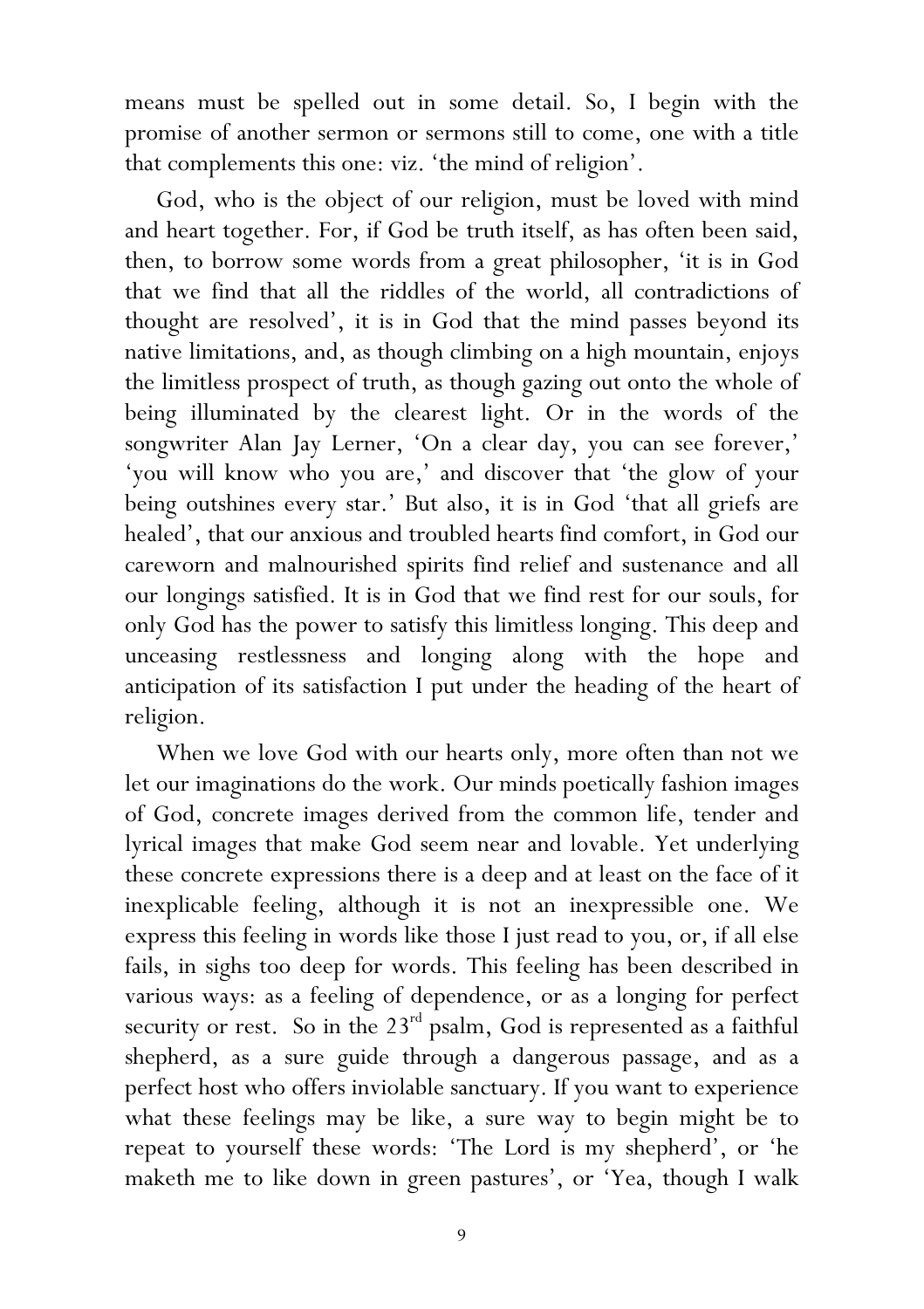through the valley of the shadow of death, I will fear no evil, for thou are with me,' 'Thou preparest a table before me …' 'My cup runneth over'. Let your repeating of these words not be an idle recitation, but imagine it to be a cry of the heart, a cry for help. Or, you may recite them in the manner of someone whistling in the dark, as though the words themselves were your protector or a remedy for the paralysis of fear or despair or terror. Dissatisfaction with our lives, disappointment, a feeling that our lives have little worth, or are of no account, fear of disclosure, that all our inadequacies will be revealed to the world, fear of failure, fear of boredom, fear of death: the words of the psalm speak to these conditions and to the depths of longing that underlie them.

 They have, nonetheless, a paradoxical effect: they give comfort. Yet it is curious that they do not merely relieve our fears or satisfy our longing, they also give these anxious moods a voice, so that our hearts are unsettled even as they are comforted; or comforted even as they are unsettled. This is because they are mere words of promise that do not disclose how that promise will be fulfilled. When I utter the words, 'The Lord is my shepherd', I am both comforted and perplexed, because the words themselves point beyond anything that I might reasonably expect or even conceive. Where are we to find these green pastures, these still waters, this idyllic place where we may lie down in safety, where we are to find rest for our souls?

 There are still more reasons why these words should perplex us. The lyrical episodes of Psalm 23 portray us as mere subjects of God. Yet, we are, after all, not sheep, nor are we witless travellers, without a clue about how to find our way even when we are utterly lost, nor is our humanity respected if we only see ourselves as clients of a rich and powerful chieftain, who offers us protection along with a good meal and our daily bread. These words pacify, which is to say they are meant to make us patient or passive. But mere passivity diminishes our humanity.

 Moreover, such passivity is not always benign, but often erupts into terrible violence. We need only read our newspapers to know how often this happens, when the confidence of those who profess faith in a God on whom they totally depend becomes a motive to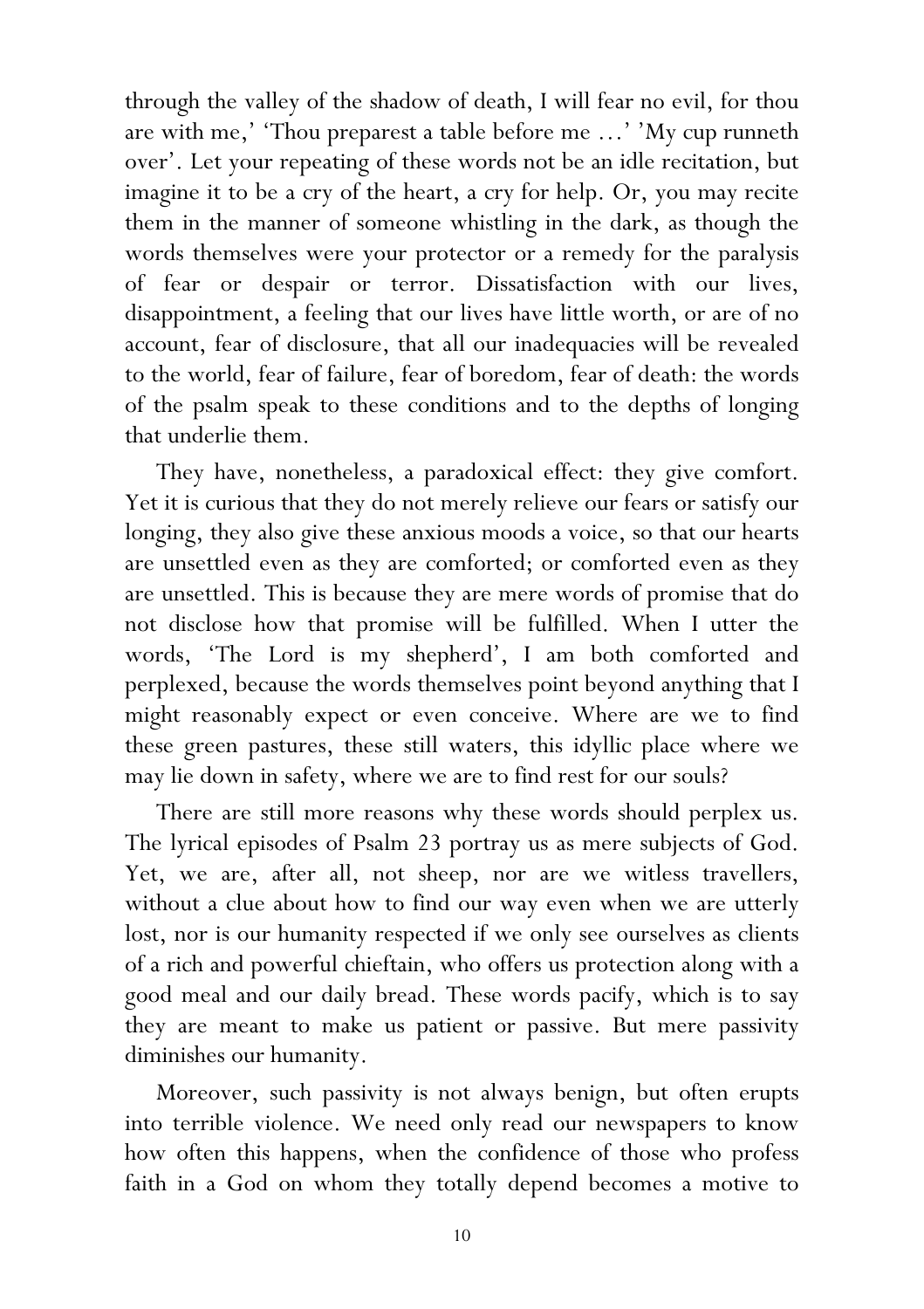inflict monstrous cruelty on others. The oldest and most persistent forms of totalitarianism are religious.

 'Thou preparest a table before me in the presence of mine enemies.'

 It is not so unusual to have enemies, persons hostile to our purposes and our wellbeing, who threaten our complacency, our fortunes or even our lives. But too often the confidence that God is our protector becomes a reason to believe that our enemies must be God's enemies also, a motive for self-righteous hatred? Consider the words of the Psalm 139: Do I not hate them, O Yahweh, that hate thee? … I hate them with a perfect hatred: I count them mine enemies.

This is a dangerous faith. It is not founded upon reason, but upon pure feeling that engenders a will to destroy one's enemies in the name of God, to inflict upon them the most cruel and inhuman punishments, to commit pitiless murder for God, massacre and genocide, all in the name of a the one who is our faithful shepherd, our sure guide, our steadfast protector, perfect host, our sure redeemer.

 Finally, the God named in the verses that I have read, called the Lord, viz. Yahweh, is notoriously a vain and fickle and unreliable God, subject to whim, and often forgetful of his promises. The Bible is a book of disappointment as well as promise. We miss its meaning, indeed, we miss the meaning of a pure religion of the heart, if we overlook this ambiguity and ambivalence. 'But Zion said, "Yahweh, has forsaken me, Yahweh has forgotten me."' How often has that been said? Jesus said it on the Cross: 'My God my God, why hast thou forsaken me?'

 In the Hebrew Scriptures, the character of Yahweh [the name is translated 'the Lord' in Protestant English bibles] is always portrayed with subtle irony and literary finesse. When Moses inquires after the name of the god who is sending him on his mission to lead the exodus of the people of Israel out of Egypt, the answer he received was "I am that I am", or "I will be what I will be". The answer is a play on the name of Yahweh, a derivative of the enigmatic very 'to be'. This divine arbitrariness, however, has become adopted without subtlety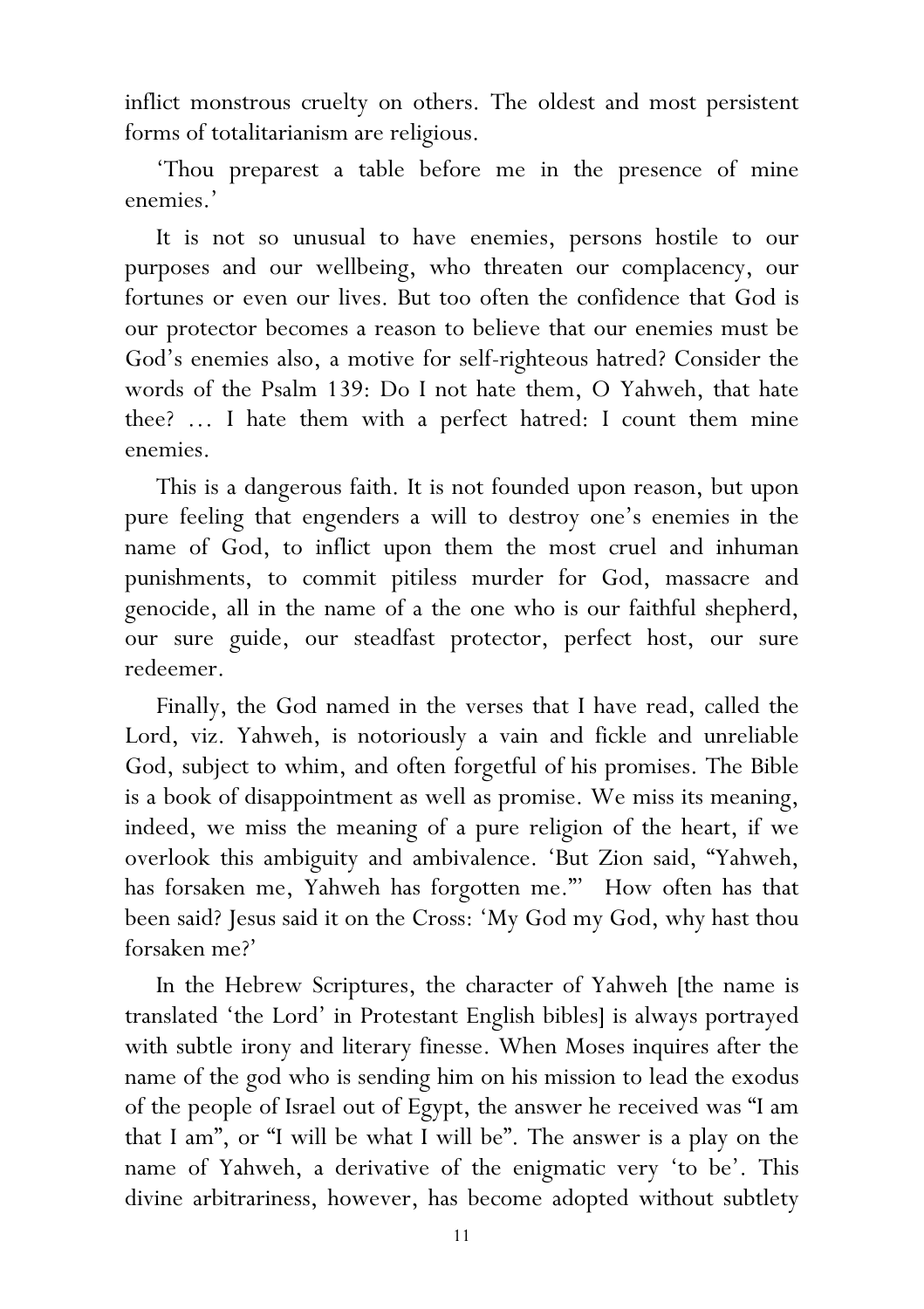or irony into official Christian theology almost from its very beginning and enshrined in its dogma.

 I remember as a divinity student how I was moved the first time I read the opening lines of the Heidelberg Catechism. They go like this

Q. What is thy only comfort in life and death?

Ans. That I … am not my own, but belong to my faithful saviour Jesus Christ.

The author of the catechism, Zacharias Ursinus, who was foremost among the second generation of Reformed theologians, explained in a subsequent comment that readers of these lines should draw comfort from the fact that all the power of God, and therefore all the power in the universe, is marshalled to guarantee my salvation; that, if I belong to Jesus Christ, there is absolutely nothing able to prevent it. This is because God has decreed my salvation from eternity; he has chosen me. But according to Ursinus, God has chosen me not because of my faith and my righteousness, rather I believe and am righteous because God has chosen me out of pure unmerited arbitrary love and from eternity has determined I shall believe and act as he chooses. Likewise, those whom God rejects are rejected not because they are wicked unbelievers, rather they do immoral things and believe nothing or, even worse, the wrong things, because God has decreed that they should be instruments of divine wrath; as though divine justice requires something to hate. Perfect love is complemented by a perfect hate. It would, I think, be immoral for anyone to take comfort in these assurances.

 There is, however, a purer love than the love of a divine shepherd for his sheep, or an omnipotent God for his elect. This is the love of a mother for her sucking child. Consider the image of God as mother. If God is truth, then, since mother love is a truer image of love, we ought to embrace it. Indeed, it expresses the whole meaning of our existence.

Can a woman forget her sucking child, that she would not have compassion on the fruit of her womb? … Behold, I have graven thee on the palms of my hands. To illustrate, I will tell you a story, a true story, about a mother and her nurslings, not a human mother, but a mouse.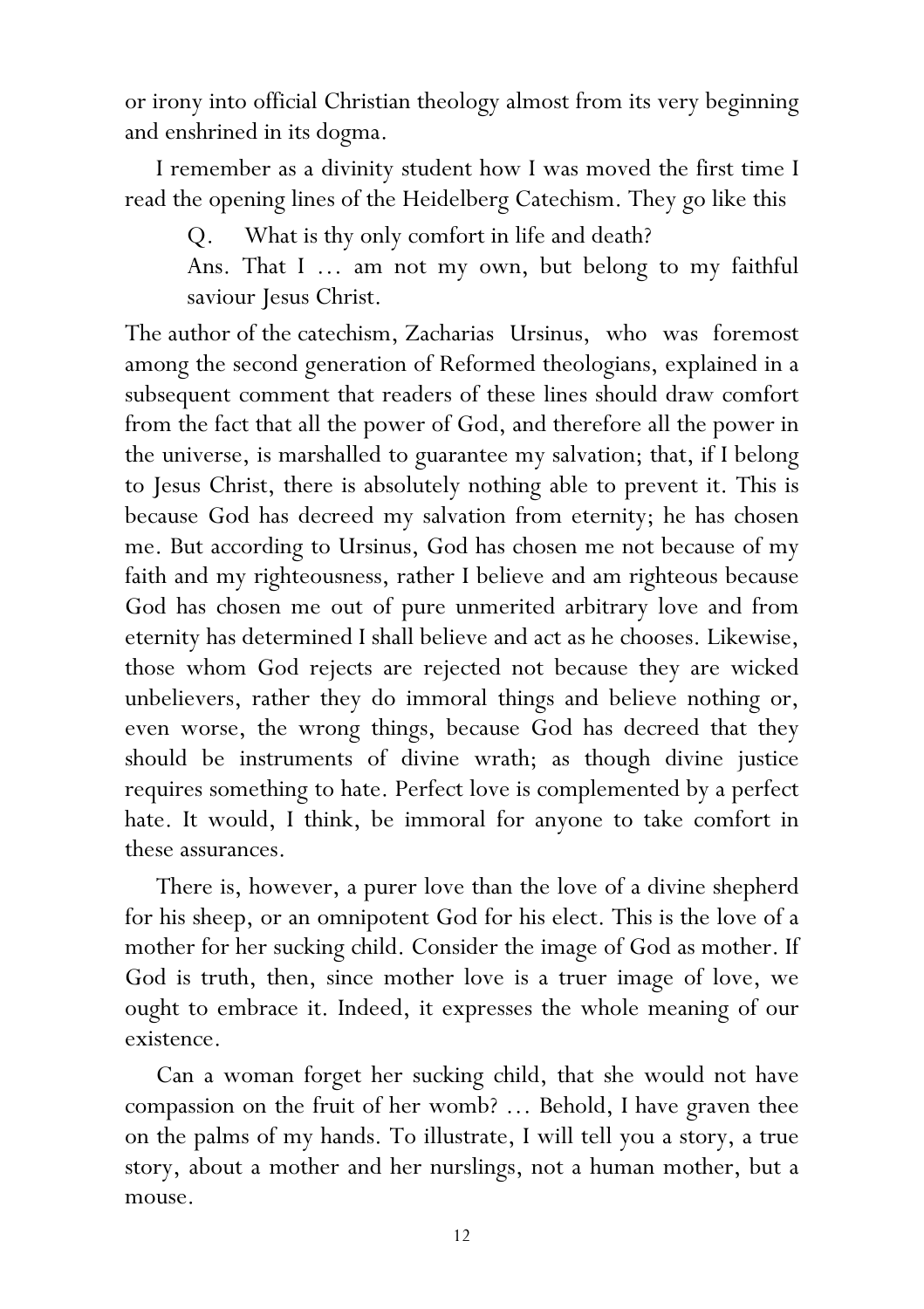Some weeks ago, I was loading a cart to carry my recycling down the driveway. It looked like rain, so I though it advisable to cover it with a tarpaulin, to keep the paper from becoming rain-soaked and hard to handle. The tarpaulin lay rolled up beside the cart, where it had been for some weeks. When I unravelled it, I discovered that a mother mouse had made her nest in it; there she was nursing her brood. She was terrified as were her nurslings, whose eyes had yet to open. They clung to her teats not, in this instance, to suckle, but because they found security there. She tried to cover them with her body. They were as one being. It was a beautiful sight, and yet heartbreaking. I had absolute power over them. I could have killed them, and perhaps I should have. But I could not. Instead, I set them gently on a flat shovel, and carried them to the edge of the yard and set them down in some undergrowth. Once there, the faithful mother mouse moved away, her nurslings still clinging to her breasts, and found shelter. Oh how I wished that I might make all beings in the world safe! But I am not the king of love, or a faithful shepherd. And there is no such power. There is only mother love all the way down.

I remember that as a child, my mother would come to my bedroom in the evenings to tuck me into bed and to turn out the light. I remember the comfort I received from this. I remember the feel of her hands, strong but gentle as she tucked in the covers. I can also recall when ill, how her cool hand relieved my fevered brow. I cannot now feel the touch of my mother's hands, but the memory of it is indelible. Surely my being was graven upon those hands.

A mother's love is the purest love. It knows no bounds. Its finds expression in the everyday care that mothers show to their children. It may be fierce, in protecting them, but never cruel. It is the most reliable thing in the world. We who are beneficiaries of this care know that we are not mere subjects to it, not mere sheep, for a mother's love is a nurturing love. Its aim is to nurture to maturity a free human being (or in an adventurous mouse), the perfection of the life that was conceived in her womb and carried there. These are wonderful words: suckle, suckling. To suckle is both to nurse and to be nursed. A suckling is a sucking child, a nursling; suckling however also denotes clover, viz. lamb suckling, that lambs suckle after they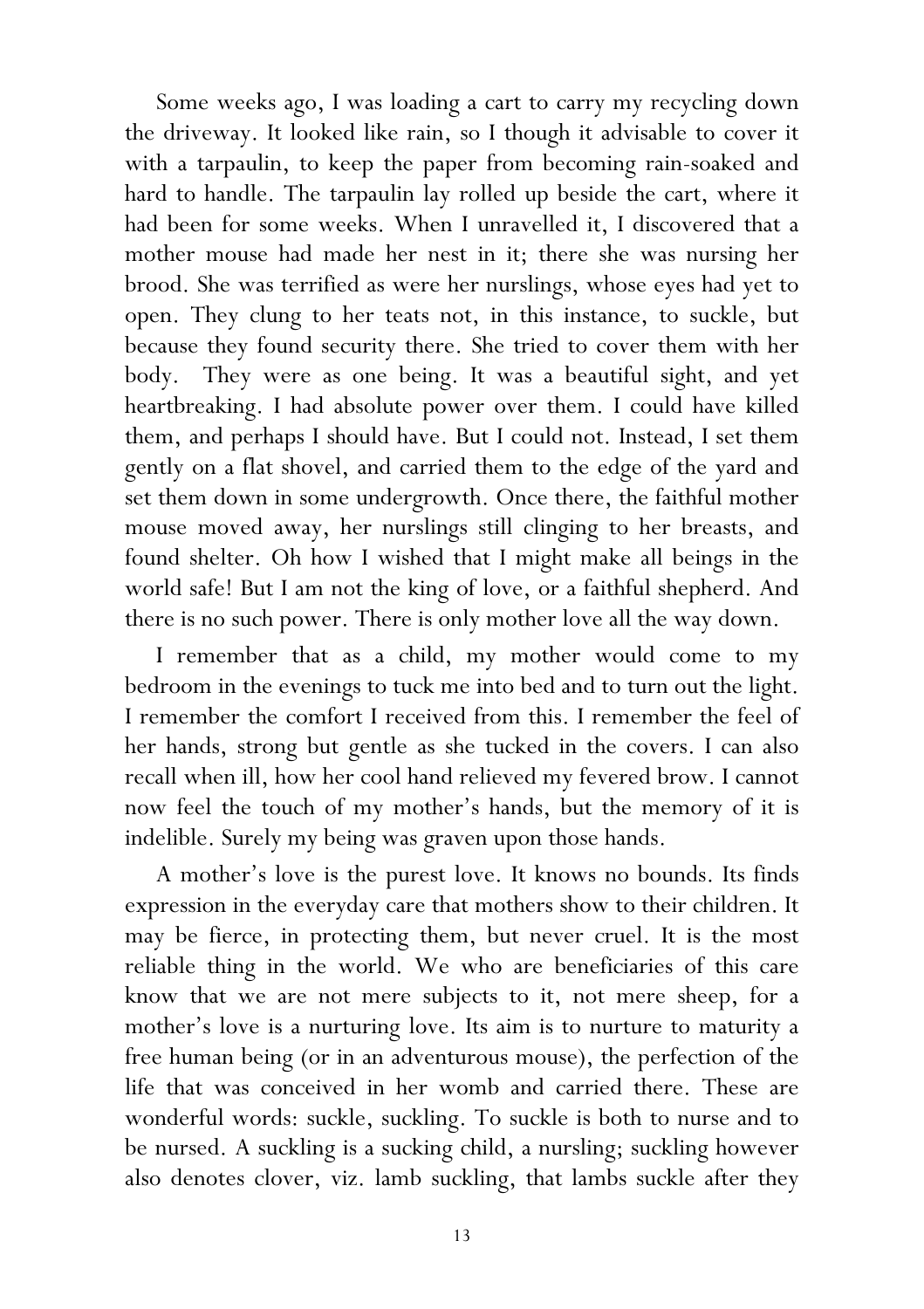have left their mother's breast. It is a primary activity of life. But there is more.

When a child first enters the world, it is given to its mother who gently directs it to her breast. It is the beginning of a child's engagement with the world, the first moment in the adventure of learning, the awakening of the mind, perhaps its first act, a prelude to finding one's way in the world.

The love of a mother for her sucking child is vast; a human heart cannot contain it. And yet, it is not a controlling or possessive love, but, as I said, a nurturing and sustaining and ultimately liberating love. Mothers nurture their children, and then, if they are wise, they let them go. Yet they do not forget them.

Where does this love come from? The answer, I think, is that it is in the nature of things to love in this way. We cannot all be mothers, but we can all learn to love like this, tenderly, faithfully, steadfastly, in a way that nourishes, that gives life, that comforts, that seeks to set free, as though we were all mothers to each other.

Can a woman forget her sucking child, that she should not have compassion on the child of her womb? Yea they may forget, yet I will not forget thee. Behold, I have graven thee upon the palms of my hands.

Whose hands are these? The words belong to us, and the hands they describe belong to us also. Hands are not mere metaphors, but instruments to do good work, if we learn to use them gently and for goodness' sake. The words bind us together into a community where everyone is accepted, no one is rejected, where everyone's name is graven on the palm of the hands of each and all. They are also nature's hands, for we belong to nature as much as infants belong to their nursing mothers. As I have said, it is in the nature of things to suckle, at least for mammals like us, to nourish and to protect, and in a broader sense to care for each other's needs, to embrace the needy, to take them to our breasts as a mother does her newborn child or as a hen gathers her chicks. Here, in this place, as nature's children, together we find comfort, here we find protection, here we engage the world, are nurtured and become free. Here the heart of love expands beyond breaking to embrace all that lives and moves and has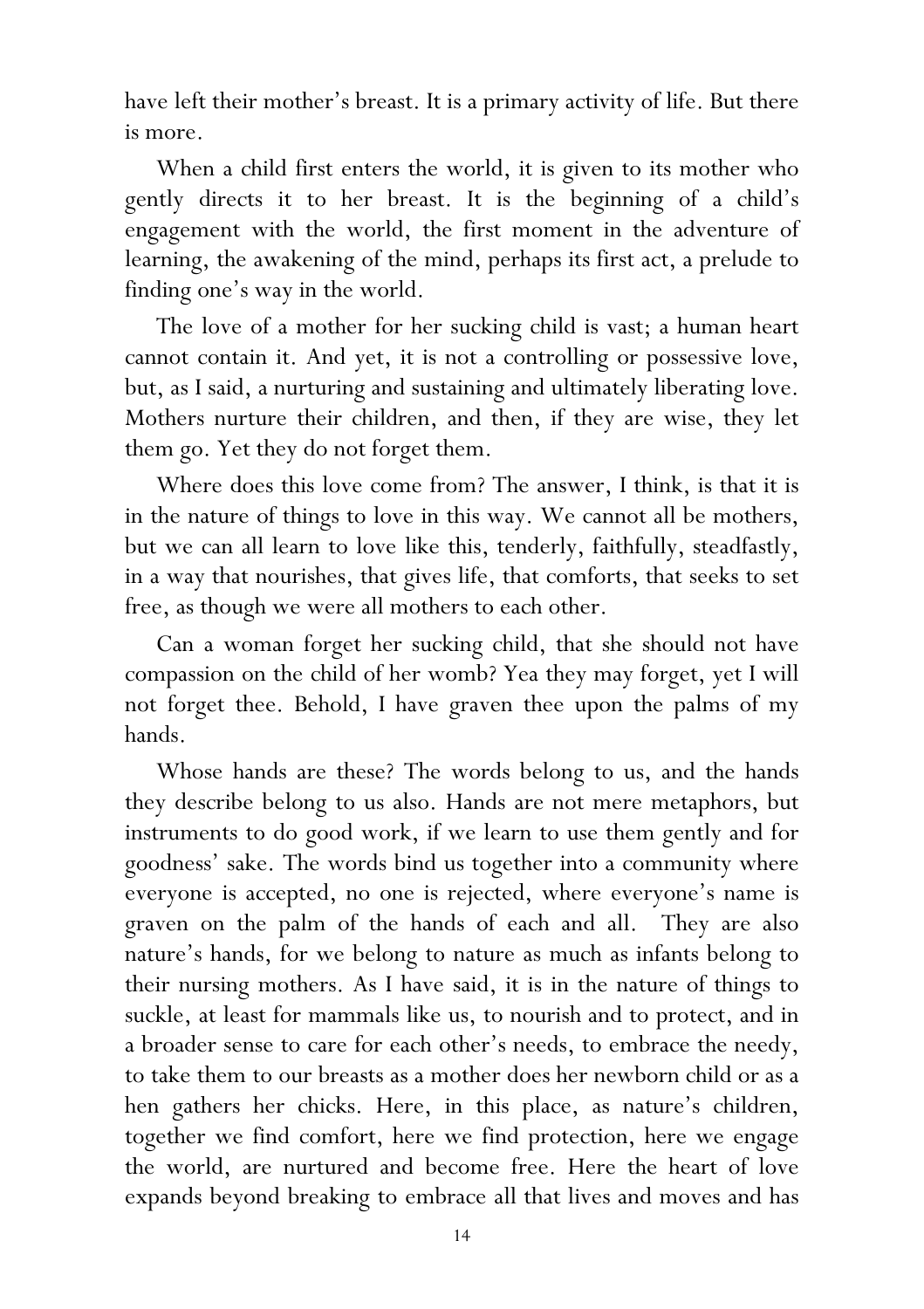being.

Can a woman forget her sucking child, that she should not have compassion on the child of her womb? Yea they may forget, yet I will not forget thee. Behold, I have graven thee upon the palms of my hands.

Victor Nuovo is Professor of Philosophy and Dean of Arts and Humanities at Middlebury College and a Senior Research Fellow at Harris Manchester College, Oxford. This sermon was originally given at the Congregational Church of Middlebury, Vermont on 19 November 2006. The second sermon, The Mind of Religion, will appear in the next edition of The Herald.

## $\widetilde{\bullet}$

## THE CUTTING EDGE Malcolm Guite

At my back, like you, I always hear The edge, the cutting edge is coming near.

Not the blind fury With the abhorred shears But this is what I fear; The stealthy scissors of a blinded time Cutting through accretions of the past Dully and daily deleting, whatever is not next Sneering, and sniping and snipping, Excising every sign-post from the text Paring all the parts that point away To something other than our circled self.

I know the angels were the first to fall, Cherub and Seraph spiralled down In circling curlicues of sacred text, Flaring in ink and paper to the floor, The shredded evidence of our affair Our old, embarrassing affair with God. And God himself will follow soon enough; A little word so easy to excise Another snippet for the cutting room A sweeping on the heap of history.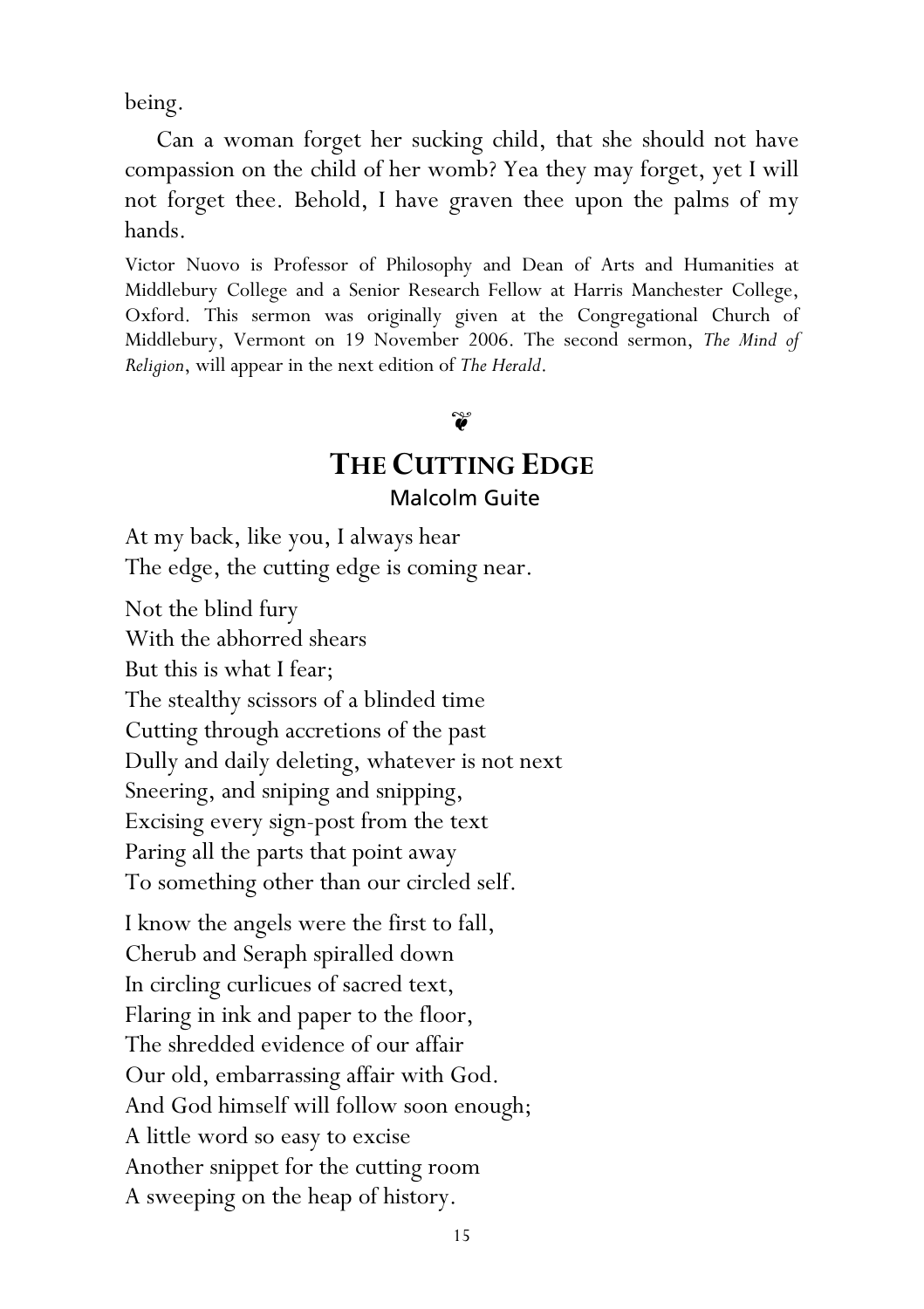But still at night, I tiptoe to the door To rustle through these severed strips of love, And strew my heart with scraps of poetry, Forbidden hopes and shards of mystery. They rustle through me in my waking dreams And so I'll have a heart-, a head-, a handful when The scissors come for me.

For at my back, like you, I always hear The cutting edge, the edge is coming near.

The Revd Dr. Malcolm Guite is a poet and singersongwriter living in Cambridge. He is an Anglican priest, chaplain (of Girton College), teacher and author of various essays and articles as well as a book about contemporary Christianity. He also plays in Cambridge country rock band Mystery Train, and lectures widely in England and USA on poetry and theology. For more information on Malcolm and his work visit http://www.malcolmguite.com



Editorial Note: Malcolm and I know each other through various ecumenical and music/poetry connections and a few weeks ago I was playing double-bass on a session during which we recorded some of Malcolm's poems. It struck me as we worked on the musical setting for this particular poem that it spoke incredibly powerfully to some of our own tradition's present problems. I told him, and he very kindly gave me permission to publish it here.

### $\widetilde{\bullet}$

#### AN EXTRACT FROM

# "JESUS — A Unitarian & Free Christian View" Revd Fred Kenworthy

t has been said that [Unitarians and Free Christians] are people who do not believe in Jesus Christ. Nothing could be further from the truth. Their faith in Jesus Christ is greater and not less because of their conviction. It makes His teaching and His way of life all the more compelling. On the evidence of the Gospels, and what is equally important, on the evidence of Christian experience that nothing men could do could destroy the new impulse that He had brought into human life, they believe most passionately that the spirit of the divine was in Him. Jesus lived in terms of the highest fellowship and I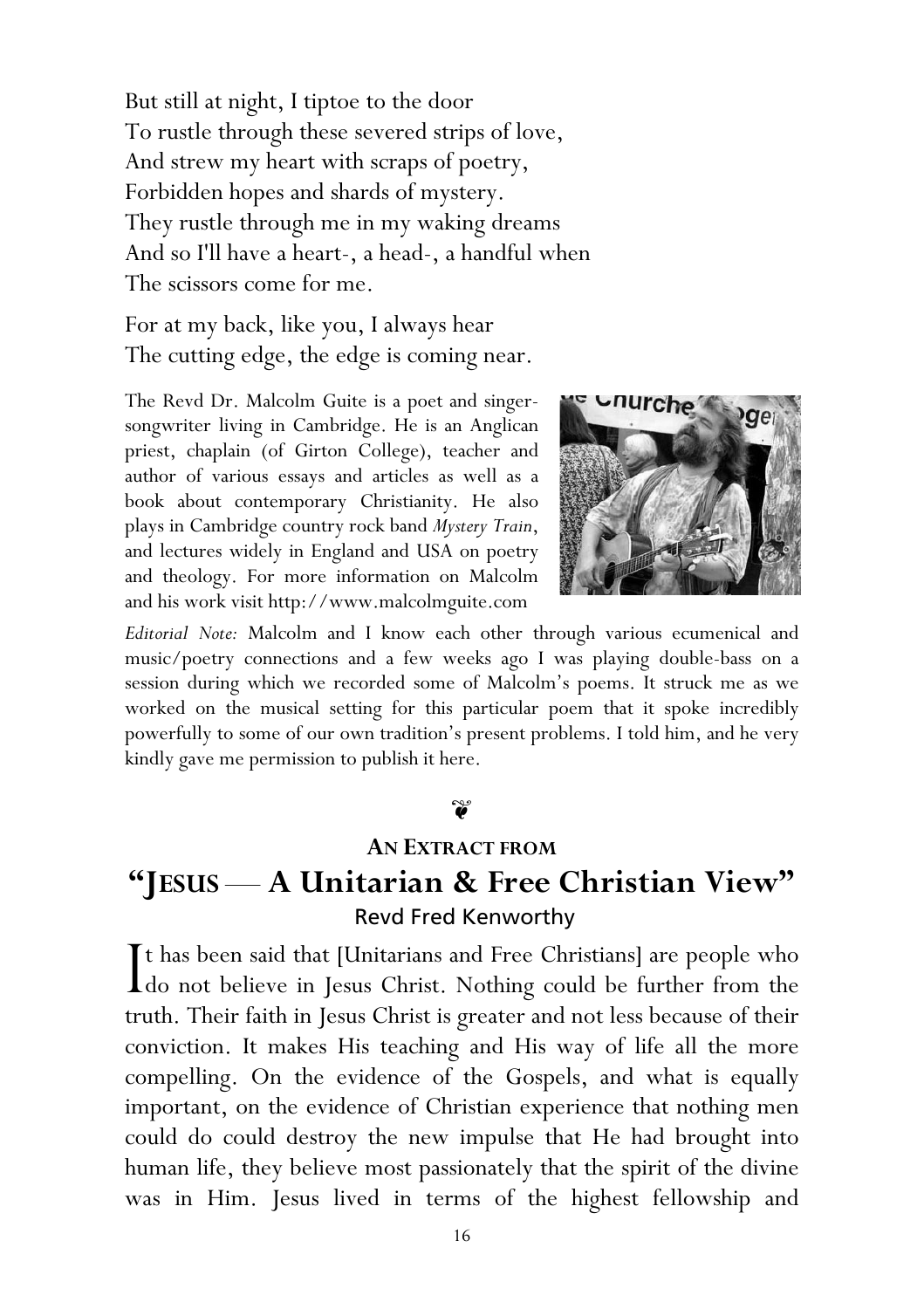communion with God, so that in His words and deeds He carried out what we believe to be the will of God. The divine was in Him. But the divine was not in Him exclusively. That is the truth the Unitarians would emphasise. Many orthodox teachers, who are having great influence on theological thought today, are claiming that at one point, and at one point only in human history, in one man, and in one man only, God came into human life. They speak as though God had never been present in human life before Jesus, and had never spoken through men since Jesus. Jesus was God, so it is claimed, in a way that made Him essentially different from the rest of humanity. He was absolutely unique, God Himself in human form. But while the Unitarian cannot believe that the spirit of the divine was exclusively present in Jesus, he makes a greater and not a lesser affirmation. Jesus is significant because He reveals that in some small measure all men have the divine in them. In other men, its light is often dimmed; it is almost extinguished by sin and selfishness, though it can be quickened anew, as Jesus did quicken it. In Jesus Himself, however, the light of the divine came to a glorious fullness. That is why He is still a symbol of hope, a perennial source of inspiration for all mankind. If one man has reached the heights of moral and spiritual excellence reached by Jesus, then we can never despair of the human race.

There is, therefore, no worse misunderstanding of their teaching than to think that Unitarians and Free Christians relegate Jesus to the status of 'mere' man. It would be false and untrue. They do not think of Moses, or Shakespeare, or Plato as 'mere' men; on the contrary these were very great men, far above the common level of humanity. To Unitarians, Jesus stands out among the founders of the world's great and enduring religions. Men in other parts of the world may look to Mohammed as the prophet of God, or to the Buddha for what they believe to 'be the truest interpretation of life. Unitarians cannot deny, nor do they wish to deny, that they have taught divine things, that they have quickened men to noble thoughts and to lives of great spiritual achievement, but for those who have been nurtured in Christianity, Jesus Christ is the supreme teacher of religion. They do not state dogmatically that in the centuries yet to come no higher being will ever live on earth. That cannot be known. But Unitarians believe that the way of life in Jesus is the most compelling way of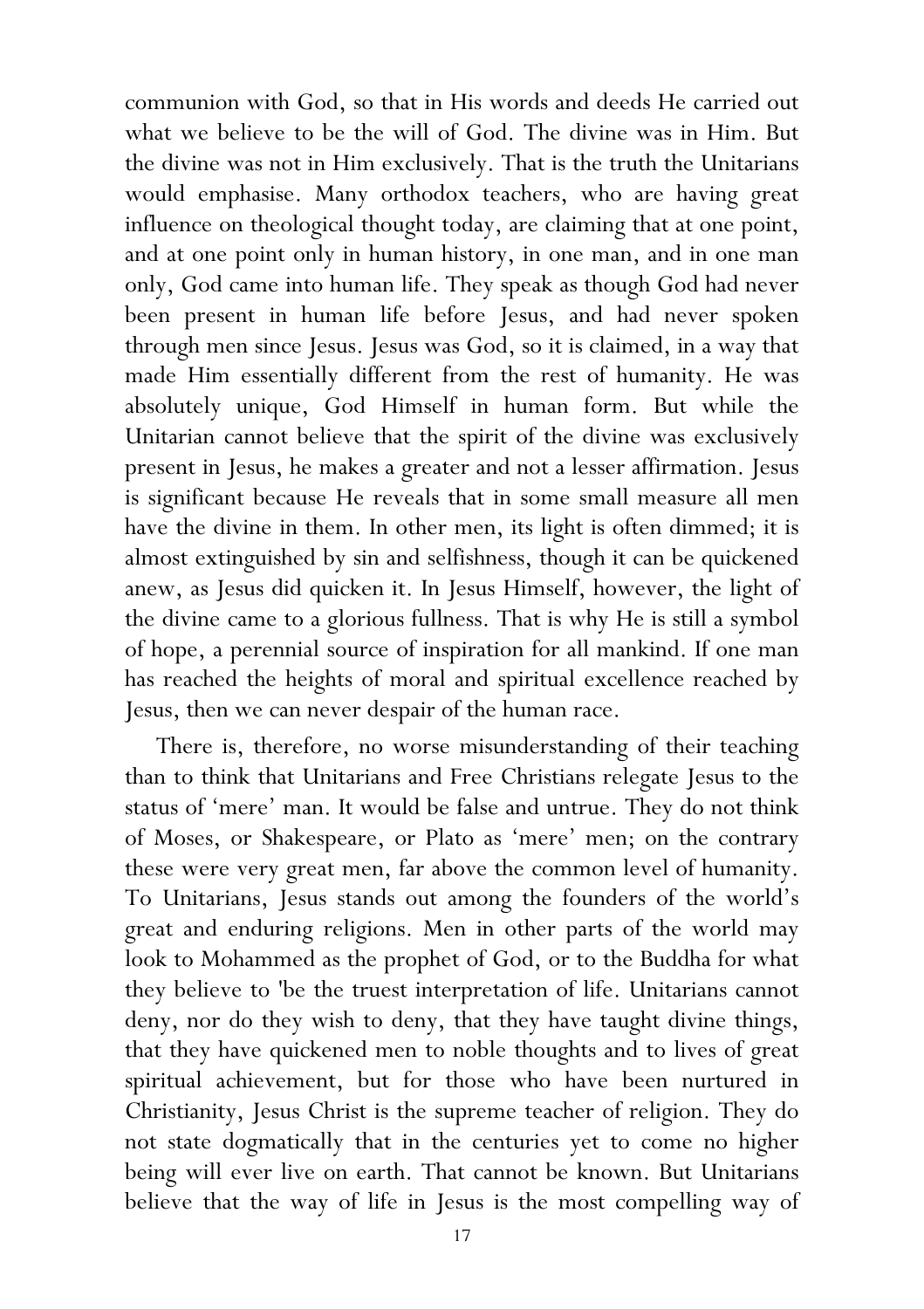salvation open to them. Unitarians therefore are followers and disciples of Jesus. They would seek, however humbly, sincerely to live in His spirit. They are not greatly concerned whether, by others, they are granted or denied the name of Christian. They remember that Jesus did not ask His disciples to assent to any formula at all. They remember the words — that it is not those who call Him Lord, Lord, who shall enter the Kingdom of Heaven. It is not those who ascribe to Him the highest titles of respect who have the best claim to be His disciples. It is those who follow His great principles of life, the principles of Love to God and Love to man. That is the touchstone, the standard of reference, by which men may or may not be called Christians. By that standard or test — if tests are to be applied — Unitarians are willing to be judged. They claim for themselves no superiority at all; but they believe that in their record of service to men in the spirit of Jesus they do not fall behind the rest of Christendom.

The Revd Fred Kenworthy MA, BD (1909–1974) was the Principal of the Unitarian College, Manchester (from 1955–1974).

 $\widetilde{\mathbf{v}}$ 



The first students at Unitarian College Manchester in 1854

Photo coutesy of the Unitarian Historical Society http://www.unitariansocieties.org.uk/historical/hsindex.html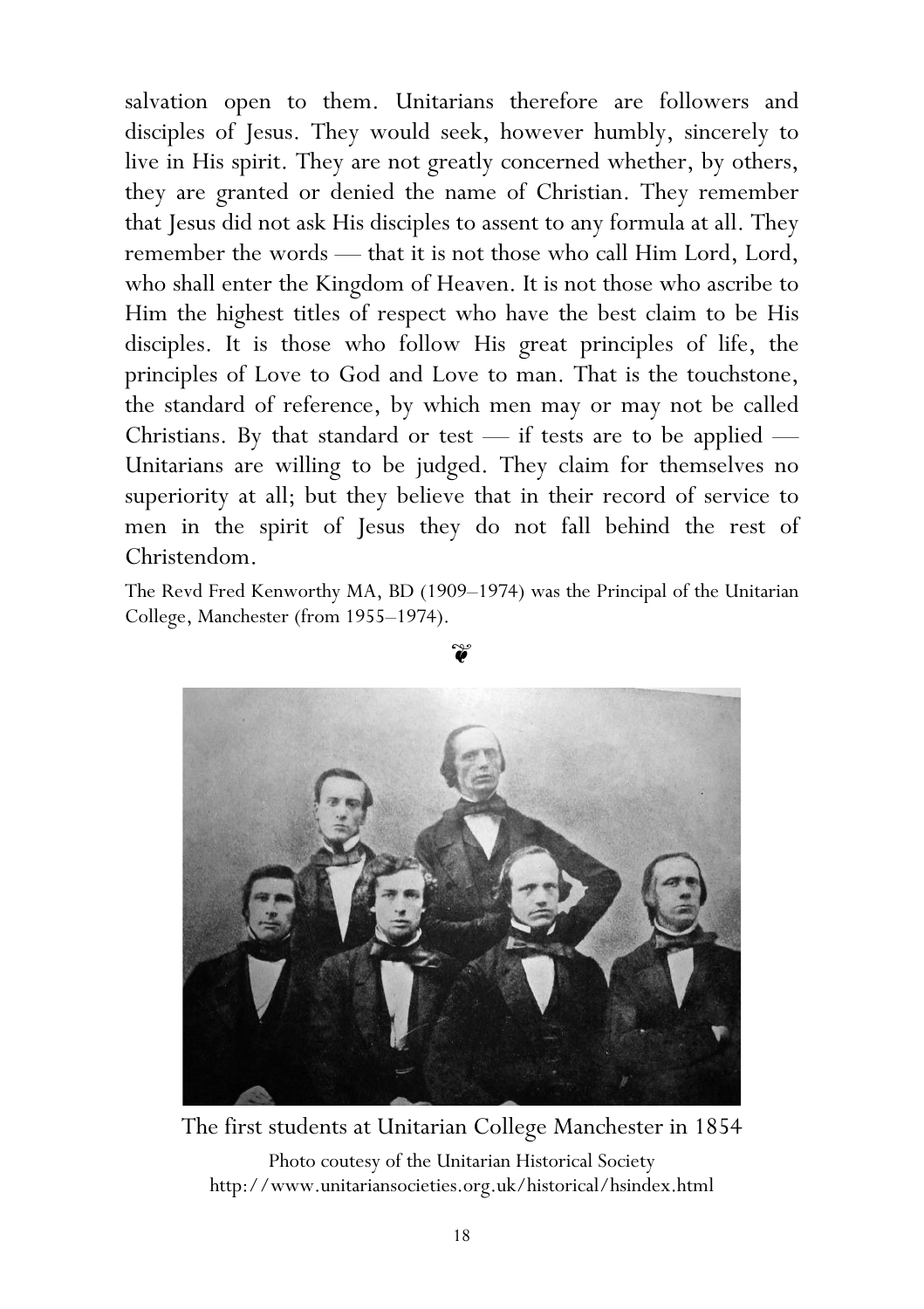## DIARY DATES & NEWS

The LANCE GARRARD LECTURE which will be held on Saturday 14<sup>th</sup> JULY at 2.30pm. The lecture will be given by The Revd T. N. Playfair, Minister of The First Presbyterian Church, Belfast and Clerk of the General Synod of The Non-Subscribing Presbyterian Church of Ireland. His lecture is entitled 'What is to be done?' and will be delivered at: Stalybridge Unitarian Church, Forester Drive, Stalybridge SK15 2HU. The afternoon will commence with a Communion service and a tea will be served at the end of the afternoon. To help those doing the catering please notify the Clerk, Ken Howard (details as above).

### $\gamma$

UCA SUMMER SYNOD 2007 will be held on Saturday 5th August 2007 at Old Meeting, Greyfriars Way, Great Yarmouth NR30 2SW. For more details please contact the UCA's Clerk Ken Howard on 0161 330 1295 or ken75howard1@aol.com

## $\widetilde{\mathbf{v}}$

LENSDEN PUBLISHING has launched a Series of CD ROMs making available facsimiles of scarce classic Unitarian texts now usually found only in major academic libraries. The discs are most easily read in Microsoft Windows using Picture and Fax Viewer, but may also be compatible with other operating systems capable of reading jpeg files.

The three titles published so far are Pictures of Unitarian Churches (1901); Memoirs of Theophilus Lindsey by Thomas Belsham (1812); and an account of The Manchester Socinian Controversy. Each CD costs £5, plus Postage & Packing £1. Cheques payable to 'L.Smith' please, and the proceeds will benefit Unitarian College, Manchester. Forthcoming titles will include Richard Wright's Missionary Life and Labours and Robert Spears Record of Unitarian Worthies.

For more information please contact: Lensden Publishing, 63 Silverdale Road, Arnside, Cumbria, LA5 0DZ. Tel: 01524 762264 Email: DrLenSmith@lensden.fsnet.co.uk

### $\widetilde{\bullet}$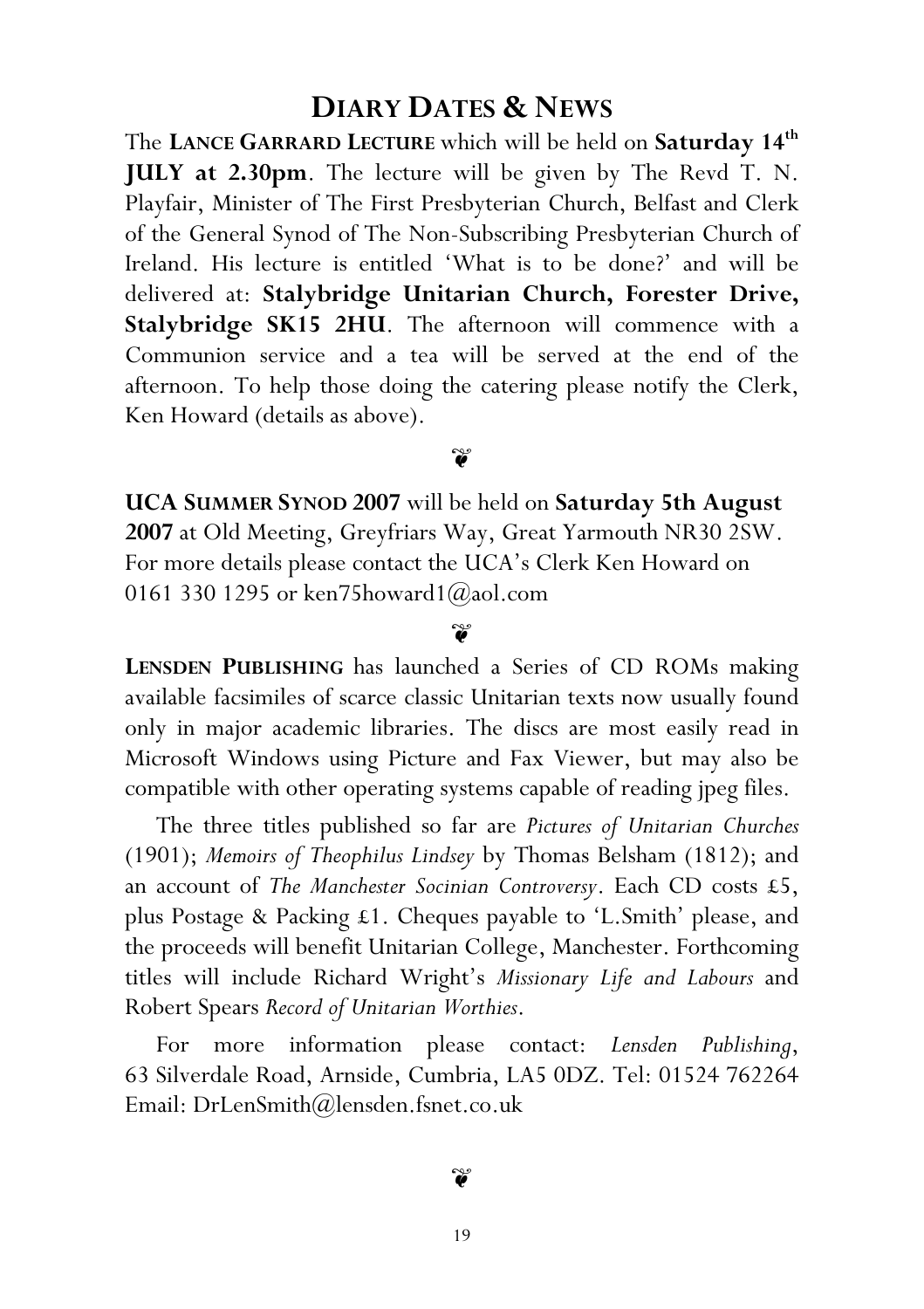# CONGREGATIONAL MEMBERS GREAT BRITAIN

Bolton, Halliwell Road Free Church, Halliwell Road, Bolton, Lancs. 10.30 am & 6.30 pm. www.halliwell-unitarians-bolton.org.uk Cambridge, The Memorial Church, Emmanuel Road, Cambridge CB1 1JW 10.30 am & 6.30 pm (Four communion services per year, Christmas Eve, Good Friday, Whitsunday and during Harvest) www.cambridgeunitarian.org Dean Row (Wilmslow), Dean Row Chapel, Dean Row, Wilmslow, Cheshire. 11.15 am Dundee, Williamson Memorial Unitarian Christian Church, Dudhope Street, Dundee. DD1 1JT. 11 am. www.dundee-unitarians.org.uk Failsworth, Dob Lane Chapel, Oldham Road, Failsworth, Manchester. 9.30 am Great Yarmouth, Old Meeting (Unitarian), Greyfriars Way, Great Yarmouth, NR30 2SW 3 pm (1st & 3rd Sundays each month). www.unitarian.org.uk/eu/gtyarmouth Hale Barns, Hale Chapel, 60 Chapel Lane, Hale Barns, Altrincham, Cheshire. WA15 0HT. 9.30 am. www.halechapel.org Hyde, Flowery Field Church, Newton Street, Hyde, Cheshire. SK14 4NP. 2.30 pm (Communion 1st Sunday each month) www.unitarian.org.uk/ecu/FloweryField Hyde, Hyde Chapel, Knott Lane, Gee Cross, Hyde, Cheshire. SK14 5SQ. 11 am (Communion 1st Sunday each month) www.unitarian.org.uk./ecu/hydechapel Knutsford, Brook Street Chapel, Adams Hill, Knutsford. WA16 5DY. 11 am. Leeds, Mill Hill Chapel, City Square, Leeds. LS1 5EB. 10.45 am www.millhillchapel.org.uk London (Brixton), Effra Road Chapel, 63 Effra Road, Brixton, London. SW2 1BZ. 10.30 am. www.unitarian.org.uk/ldpa/brixton London (Hampstea d), Rosslyn Hill Chapel, 3 Pilgrim's Place, Hampstead. NW3 7NG. 11 am & 7 pm. www.rosslynhillchapel.com Oxford, Manchester College Chapel Society, Harris Manchester College, Mansfield Rd, Oxford, OX1 3TD. 11 am. www.oxfordunitarians.org.uk

Padiham, Nazareth Chapel, Knight Hill, Church Street, Padiham. BB12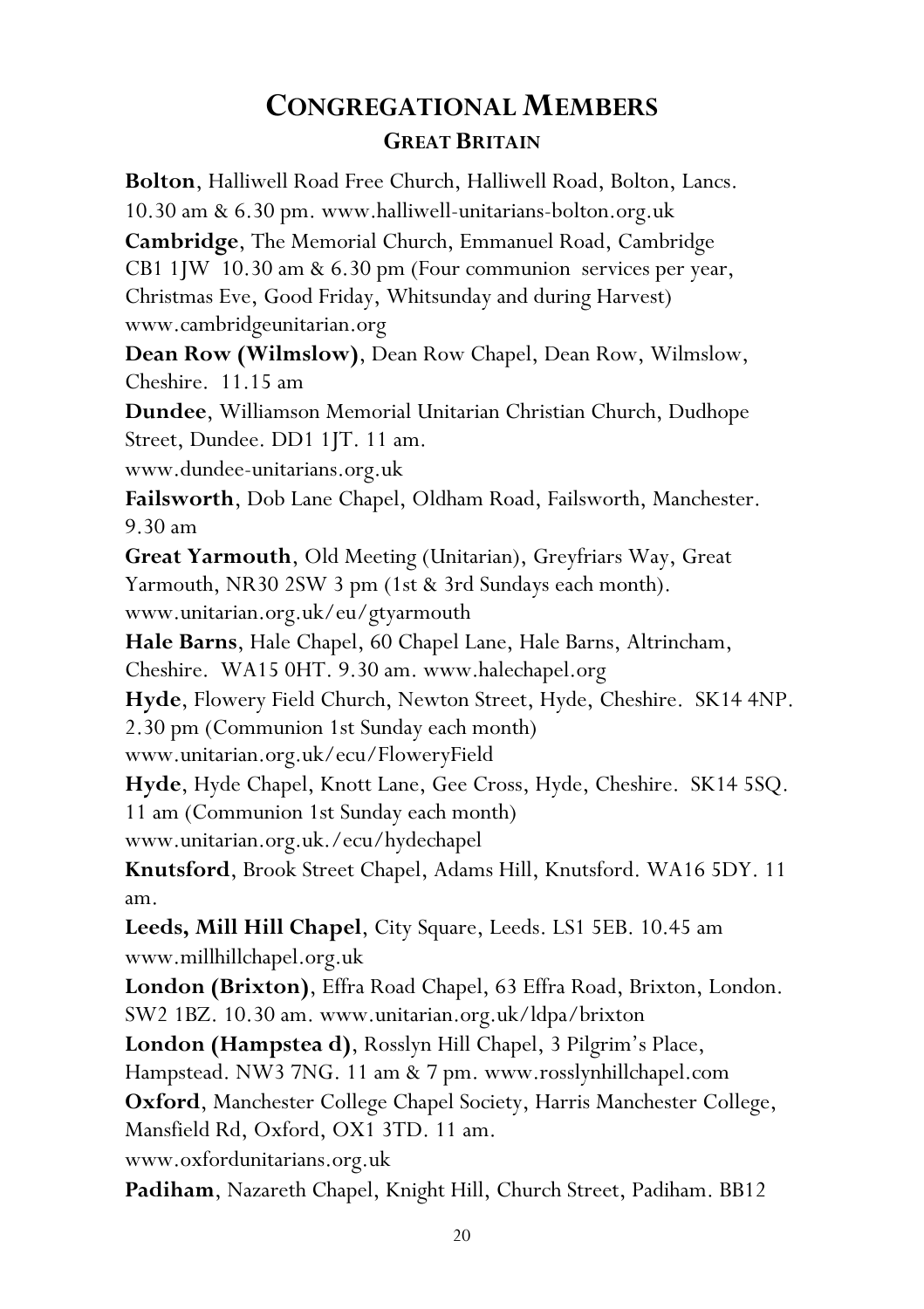8JH. 10.30 am. www.padiham-unitarians.org.uk

Stalybridge, Stalybridge Unitarian Church, Forester Drive, Stalybridge, Cheshire. 11 am. www.stalybridgeunitarians.org.uk

### THE NON-SUBSCRIBING PRESBYTERIAN CHURCH OF IRELAND



www.nspresbyterian.org

#### PRESBYTERY OF ANTRIM

Antrim, First (Old) Presbyterian Congregation. Services, as arranged.

Ballycarry, Old Presbyterian Church, Main Street, Ballycarry. 12 noon. Ballyclare, Old Presbyterian Church, Main Street, Ballyclare. 10.15am. Ballymoney, NSP Congregation. Services, as arranged. Belfast, All Souls, Elmwood Avenue, Belfast. 11.30am. Belfast, First Presbyterian Church, Rosemary Street, Belfast. 10.30am. Cairncastle, Old Presbyterian Church, Cairncastle. 12.15pm. Crumlin, Old Presbyterian Church, Main Street, Crumlin. 3pm. Downpatrick, First Presbyterian Church, Stream Street, Downpatrick. 11.15am. Dunmurry, First Presbyterian Church, Glebe Road, Dunmurry. 11.30am. Glenarm, Old Presbyterian Church, Ballymena Road, Glenarm. 11am. Greyabbey, First (NS) Presbyterian Church, Main Street, Greyabbey. 10.30am. Holywood, First (NS) Presbyterian Church, High Street, Holywood. 12 noon. Larne & Kilwaughter, Old Presbyterian Church, Ballymena Road, Larne. 10.30am Newtownards, NS Presbyterian Church, Victoria Avenue, Newtownards. 12 noon. Raloo, NS Presbyterian Church, Raloo, Larne. 3pm. Templepatrick, Old Presbyterian Church, Main Road, Templepatrick. 11am. PRESBYTERY OF BANGOR

Ballee, NS Presbyterian Church, Ballee, Downpatrick. 9.45am. Ballyhemlin, Meeting House, Ballyhalbert. 3pm, 1st & 3rd Sundays. Banbridge, First Presbyterian Church, Downshire Road, Banbridge. 10am.